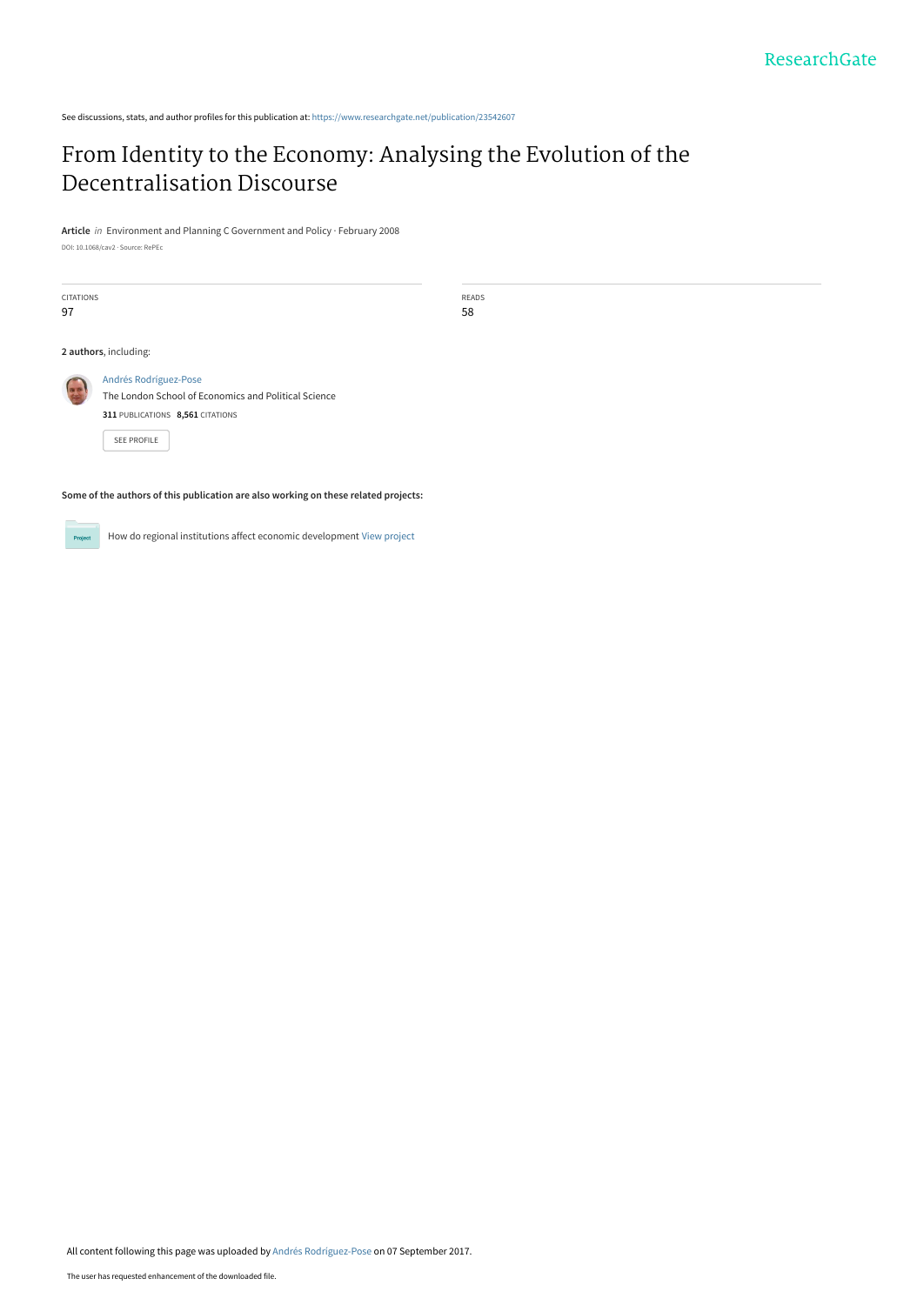doi:10.1068/cav2

## From identity to the economy: analysing the evolution of the decentralisation discourse

#### Andrés Rodríguez-Pose, Richard Sandall

Department of Geography and Environment, London School of Economics, Houghton Street, London WC2A 2AE, England; e-mail: a.rodriguez-pose@lse.ac.uk, r.b.sandall@lse.ac.uk Received 16 October 2007

Abstract. Few global phenomena have been as pervasive over the lifetime of *Government and Policy* as the drive towards decentralisation. The number of countries transferring authority and resources to subnational tiers of government has multiplied over the last twenty-five years. Yet the motives behind this trend remain relatively unknown. We explore these motives by analysing changes in the decentralisation discourse across a number of countries. We find that, while arguments about democracy and good governance have been at the heart of the reasoning for decentralisation, identity has progressively been relegated in favour of the economy and the promise of an economic dividend as the other main motivating factor. However, this shift from identity to the economy is highly contingent on who is driving the process. Despite noticeable shifts towards economic arguments in the discourse of nationalist and secessionist movements, identity remains strong in bottom-up discourses. In contrast, it has almost disappeared—if it ever existed—when the process of decentralisation is undertaken by the state or is encouraged by international organisations.

#### 1 Introduction

Few worldwide transformations during the twenty-five years of existence of Environment and Planning C: Government and Policy have had the relevance and impact of the global decentralisation drive. Whereas at the time of the birth of the journal in 1982 one could count the number of truly decentralised countries—not including those countries that were only decentralised on paper—with the fingers of both hands, nowadays, according to the World Bank (2000), 95% of the world's democracies have elected local governments, while many nondemocratic countries, such as China, have also decentralised to some degree. The process is still in full swing, with subnational movements, national governments, and international organisations alike often acclaiming the virtues and benefits of decentralised governments. Yet, despite the numerous theoretical and empirical contributions of *Government and Policy* in this realm—having featured at least fourteen times in special issues since the inception of the journal (Bennett, 2008)—the global trend towards decentralisation has remained overall relatively unnoticed and its motives have remained underanalysed.

This drive towards the decentralisation of power from national governments to regions has represented a reversal of the nation and empire-building projects which formed the dominant current in world history for at least a 400-year period before World War II (Hooghe and Marks, 2001). As a result, decentralisation has challenged constitutions, ideologies, and institutions which, in some cases, had remained relatively stable for centuries. It is not a process, therefore, which can be undertaken lightly, or on a political whim, even in the context of a strong government or with the support of a wide cross-section of society. As with all major political undertakings, it requires a narrative, or discourse, which can be used to justify or explain the process and to make it palatable to those opposed to change. In the case of decentralisation this is especially important because of the creation of new political and specifically territorial institutions which may depend for their survival on the feelings of ownership and legitimacy that they can engender.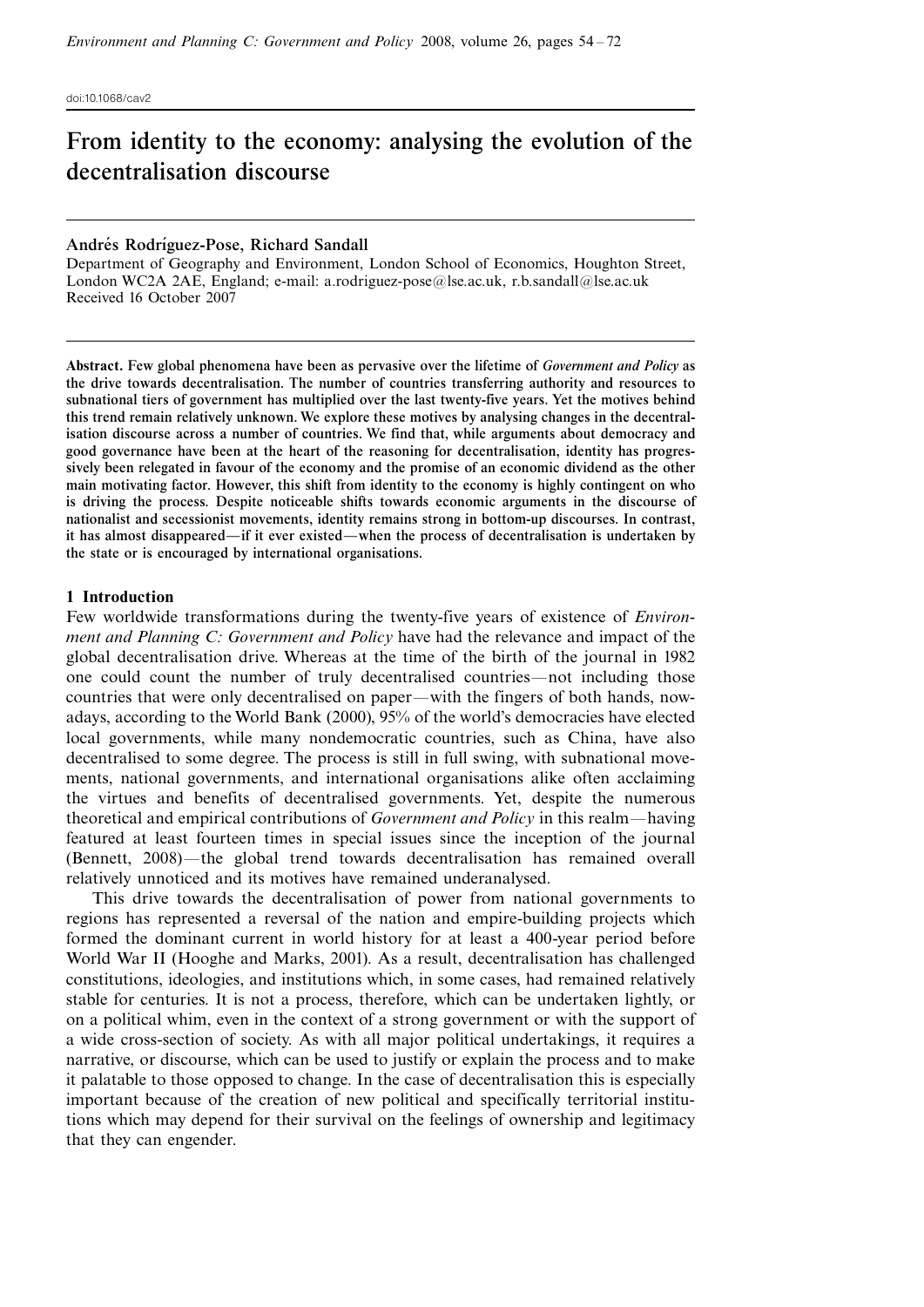Examining the narratives used by politicians, movements, and peoples to create the environment and momentum for decentralisation has many uses. We argue that an analysis of the history and nature of various discourses associated with the decentralisation project broadens our understanding of why it is that decentralisation has become such a startling trend at this moment in history, despite the significant variations in the political, economic, and cultural environments in which it has taken place. Second, the analysis provides us with insights into why different examples of the devolutionary process have taken the forms that they have. Third, on a much broader scale, the discourses of decentralisation provide an opportunity to reflect on the rise, fall, and interaction of global political ideologies of the left and right that have competed for dominance in the postwar world.

In order to achieve these aims, the paper is structured along the following lines. In the first section we establish the nature and importance of the three main forms of discourse that have been associated with decentralisation: identity, good governance, and economic efficiency. In the second section we explore the link between theory and empirical evidence, looking at how discourses of decentralisation, both bottom up and top down, have changed across the world, with particular attention paid to the cases of China, India, Spain, the United Kingdom, the United States, and international organisations. In the third section we then consider some of the generalisations that can be drawn from this analysis, and attempt to meet the objectives of the paper as set above. In this section we also suggest factors that have recently allowed the discourse of decentralisation to become established.

#### 2 The elements of devolutionary discourse

The size of the discursive challenge faced by the prodecentralisation groups around the world is put into perspective through a comparison with the narrative heights attained by nation builders. Since at least as far back as the Treaty of Westphalia in 1648 the dominant constitutional trend has been towards the formation of independent states, exercising absolute power within clearly demarcated borders (Brenner, 2004). Efforts to overcome ethnic and religious divides, or indifference and antipathy to a central government, have been a feature of history from Louis XIV, Bismarck, and Bolivar to modern African and Indian postcolonialist leaders. National identities around the world have been built and shaped through flags, ideology, stories, religion, and song. This process has often been accelerated and strengthened through the medium of war and conflict, which, intentionally or not, has provided nation builders with a powerful means of generating national feeling amongst populations. The mobilisation of entire populations on behalf of their nations during the global wars of the first half of the 20th century serves as a demonstration of the depth and breadth that this discourse had attained.

In this context, then, it seems surprising that Europe at the beginning of the millennium can be described, as it is by Hooghe and Marks (2001, page 69), as increasingly resembling the feudal Europe of a thousand years before, in terms of the explosion in the variety of community, local, regional, and supranational sources of power. How have the territorial identities of both European and global populations shifted sufficiently to allow such significant adjustments to the conceptual and practical apparatus of the nation state? In part, of course, it can be argued that no such mental adjustment has been necessary because the economic and political forces of the late 20th century have taken matters out of the hands of the manufacturers of discourse. Indeed, even having identified the types of discourse that have accompanied decentralisation, it is important to remember that they may be ex post justifications for processes which are beyond the control of political `leaders'. However, as the following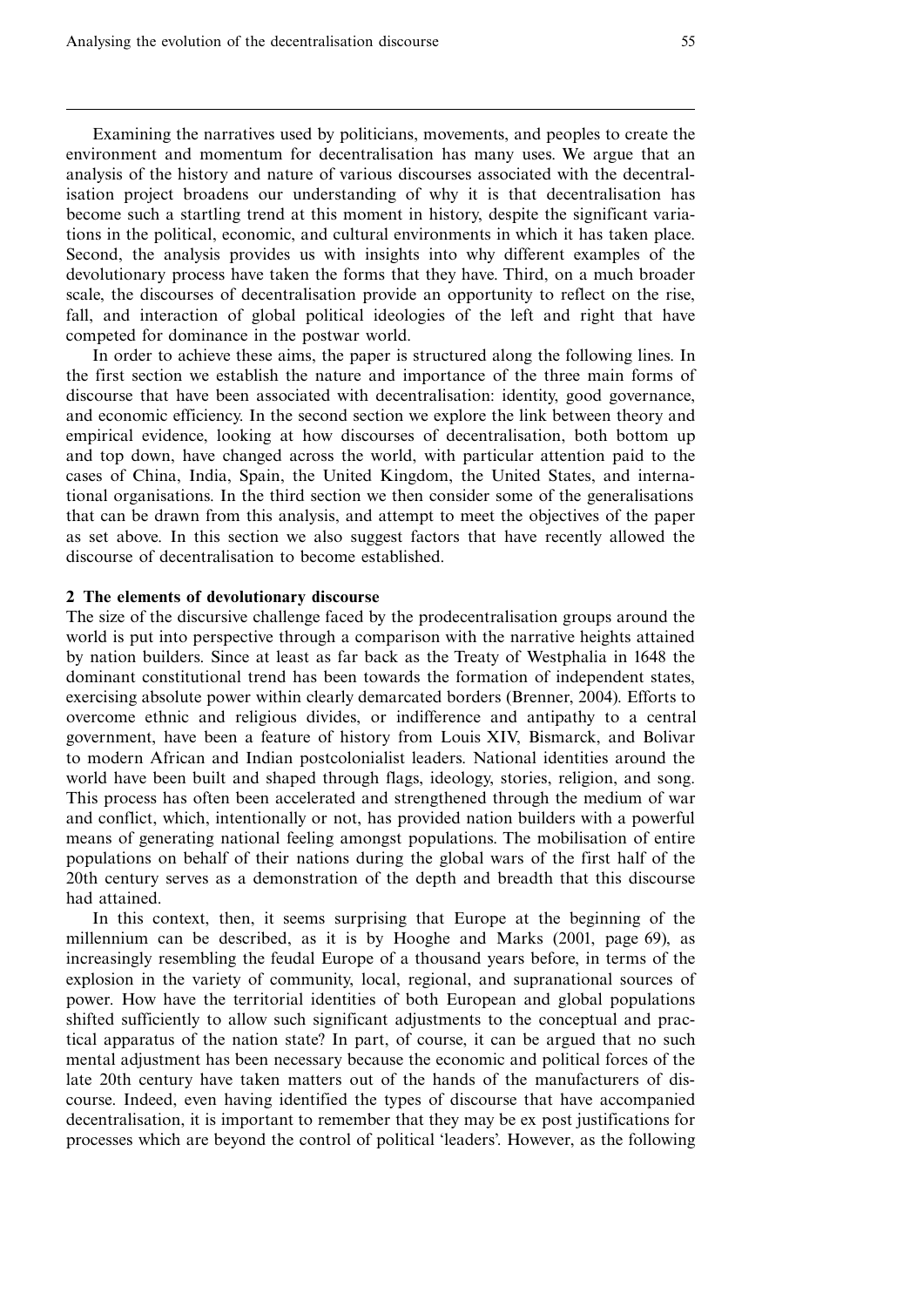analysis shows, discourse has certainly not been absent from the process and also seems not to have been without its influence. In particular, it is possible to identify three distinct, albeit overlapping, forms of decentralising discourse, which have helped to undermine the default hegemonic loyalty towards the nation state over the course of the 20th century. These are the identity discourse, the good governance discourse, and the economic efficiency discourse, which are examined in turn below.

### 2.1 Identity: the discourse of minorities

Historically, calls for the decentralisation of power and the granting of subnational autonomy have been centred on cultural, ethnic, linguistic, and religious arguments (Knight, 1982). This discourse has held up the value of preserving and promoting cultural and ethnic identity, reflected in subnational differences in lifestyle and modes of interaction (Bishai, 2004). Devolutionary discourses based on the issue of identity, then, are likely to be similar in form and meaning to the nation-building projects described above, in that they rest on the ideology of the right of a people to self-determination. Crucially, however, they are based on the assumption that the nation-building process as it took shape around their territory was imperfect, and that political opportunism or expedience had resulted in national borders being misaligned. Territory contested on the grounds of identity is likely to be the site of political struggle and violence (Toft, 2003), or, where minorities lack the capacity to fight, such groups are likely to suffer from human-rights abuse or simply from a lack of voice. Demands for full independence are more likely than those for mere autonomy over aspects of local policy. Examples of these views have been expressed with varying degrees of intensity and hope in virtually every country in the world, from tiny Cornish minorities in the southwest of England, to more fraught cases such as the Tibetan, Acehnese, Tamil, or Basque separatists in China, Indonesia, Sri Lanka, and Spain, respectively. Research concerning the relationships between separatism, ethnic and territorial identities, power, and space continues to be a rich and high-profile field (Bishai, 2004; Castells, 2003; Hague and Jenkins, 2005).

Devolutionists motivated by this discourse are concerned that building identities from a national or an international dimension and the transfer of powers upwards to the nation-state and to supranational and international organisations, undermine the legitimacy of national and regional movements and the identity of subnational spaces. Regions and localities thus become vulnerable and at risk of losing their uniqueness, as a result of the influence of homogenising forces from above (Massey, 1999). The `solution' against these trends becomes emphasising the identity of the region vis-a©-vis that of the nation state, by resisting homogenising trends from above. Hence, separatist and regionalist forces have

``tended to reject aspects of national control, first, and globalisation in general, later, that attempted to integrate localities and regions into the culturally, politically, and socially homogenous emerging world order that they often perceived" (Rodríguez-Pose and Gill, 2005, page 407).

Such movements are numerous; the Unrepresented Nations and Peoples' Organization (UNPO, 2007), an umbrella group, represents sixty-nine identity-based decentralisation or secession movements around the world. Indeed, self-determination, on the basis of the links between cultural and territorial identity, has clearly been an important factor in the shaping of the postwar world (Knight, 1982). Yet, while some UNPO members have seen progress in their causes, notably East Timor, the Baltic Republics, and Georgia, the vast majority have been unable to take advantage of the recent devolutionary trends and have seen little change in their situation.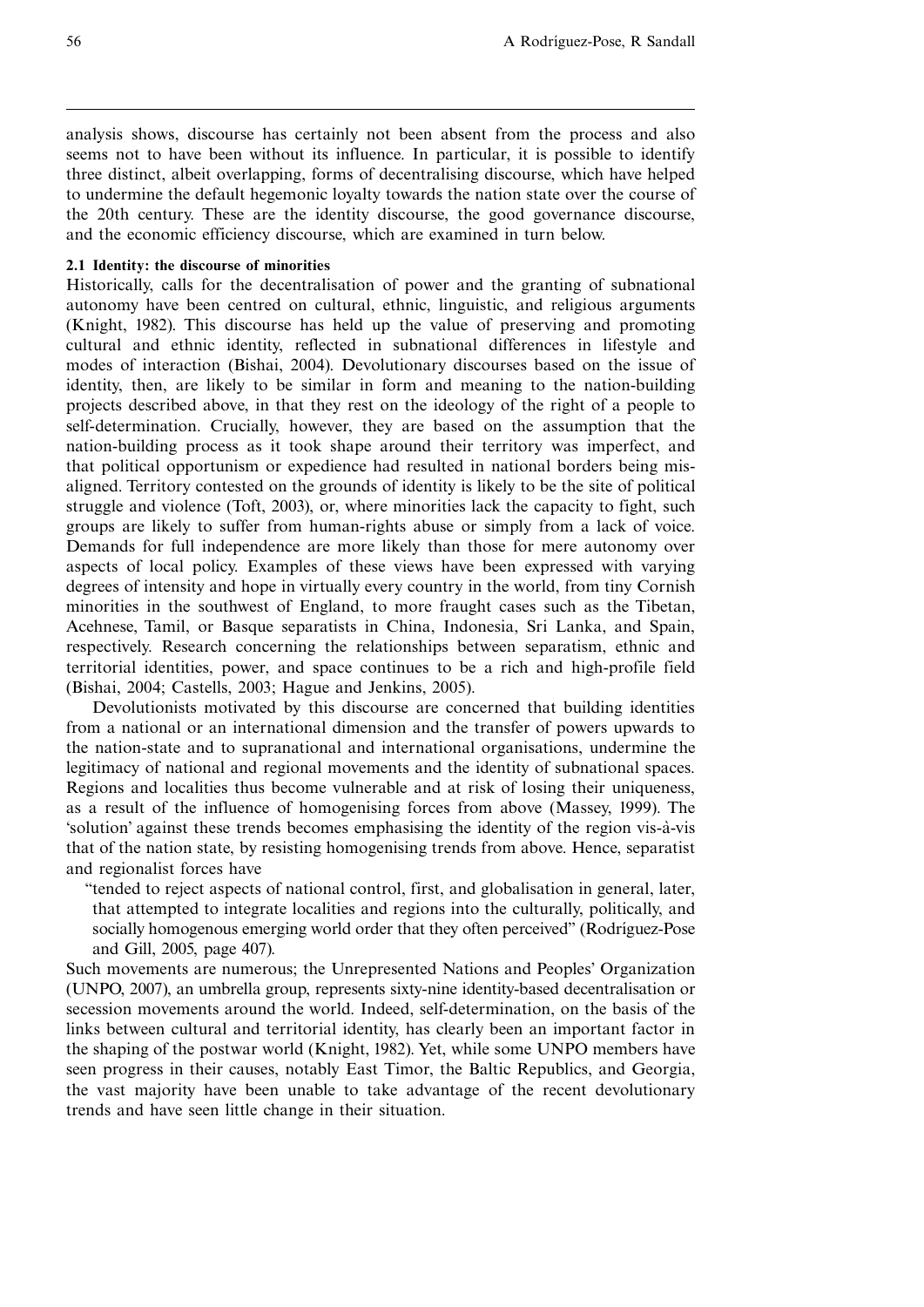## 2.2 Good governance: the democratic discourse

The nature of the value of the good governance discourse for the protagonists of decentralisation is perhaps epitomised in the choice of the word `governance'. The word itself is in subtle contrast to what superficially would have been an equally suitable word: 'government'. The difference lies in the perceptions of didactic 'government' leaders and participatory `governance' processes (Mohan and Stokke, 2008). It implies, in general, a distinction between representative democracy and government, on the one hand, and participatory democracy and `networked governance', on the other hand (Bucek and Smith, 2000, page 3; Everingham et al, 2006). The discourse of `good governance' has long been a staple of analysis and polemic within the field of development studies (Romeo, 2003). It has shaped the language and arguments of those donor countries and agencies which have sought to use their influence over the recipients of their aid, trade concessions, and loans. The breadth, strength, and longevity of the discourse are partly accounted for by the fact that both neoliberal theorists and the post-Marxist left have adopted it (Mohan and Stokke, 2008) in their otherwise contrasting development agendas. For neoliberals the conjoining of decentralisation and good governance is due to the perception of central government control as a blockage within and distorter of the market. On the left, it is the result of the perceived connection between the empowerment of the poor and the self-government that results from decentralisation. By projecting the value of governance close to the people, an attack is implied on the concept of power wielded at a distance, which neoliberals consider unfeeling and unresponsive in terms of the market, while those on the left consider it unfeeling and unresponsive in regard to citizens.

The power of the discourse lies in the fact that it is self-evidently almost impossible to challenge the value of `good' governance. Contained within the concept are a number of other elements against which it would be equally fruitless to argue. The value in 'strengthening civil society', 'building social capital', or 'improving participation', all frequently associated with the decentralisation project (Mohan and Stokke, 2008), cannot easily be disputed by the postulation of either absence or alternative. Added to this has been the perception that decentralisation is `anticorruption' and represents improved `accountability' for citizens (Shah, 2000; see also Bardhan and Mookherjee, 2005). As a result of its appeal to left and right, this discourse has achieved hegemonic status within the field of international development, and is put forward by local and international nongovernmental organisations, multilateral institutions, donor governments, and national recipient governments themselves.

The use of a democratic agenda is also prominently associated with the devolutionary discourse in most developed nations, although it is more likely to be linked with national governments themselves than anticorruption movements. For example, as Paddison (1999) observes:

``Britain mirrors a world-wide trend; decentralisation in one form or another is variously considered to be the means by which local power can address the disarticulations created by globalisation, the establishment of partnership structures enlisting community support or the fostering of community or individual empowerment" (page 107).

Paddison goes on to analyse the language of two local councils in Scotland aiming to generate enthusiasm for various decentralising activities (page 114). The list of eleven values and concepts which he identifies within the literature and speeches produced by the councils are almost entirely based on the idea of improving democracy and governance: closeness, openness, accessibility, rights, active citizenship, access to information, choice, influence, dialogue, togetherness, and involvement partnership.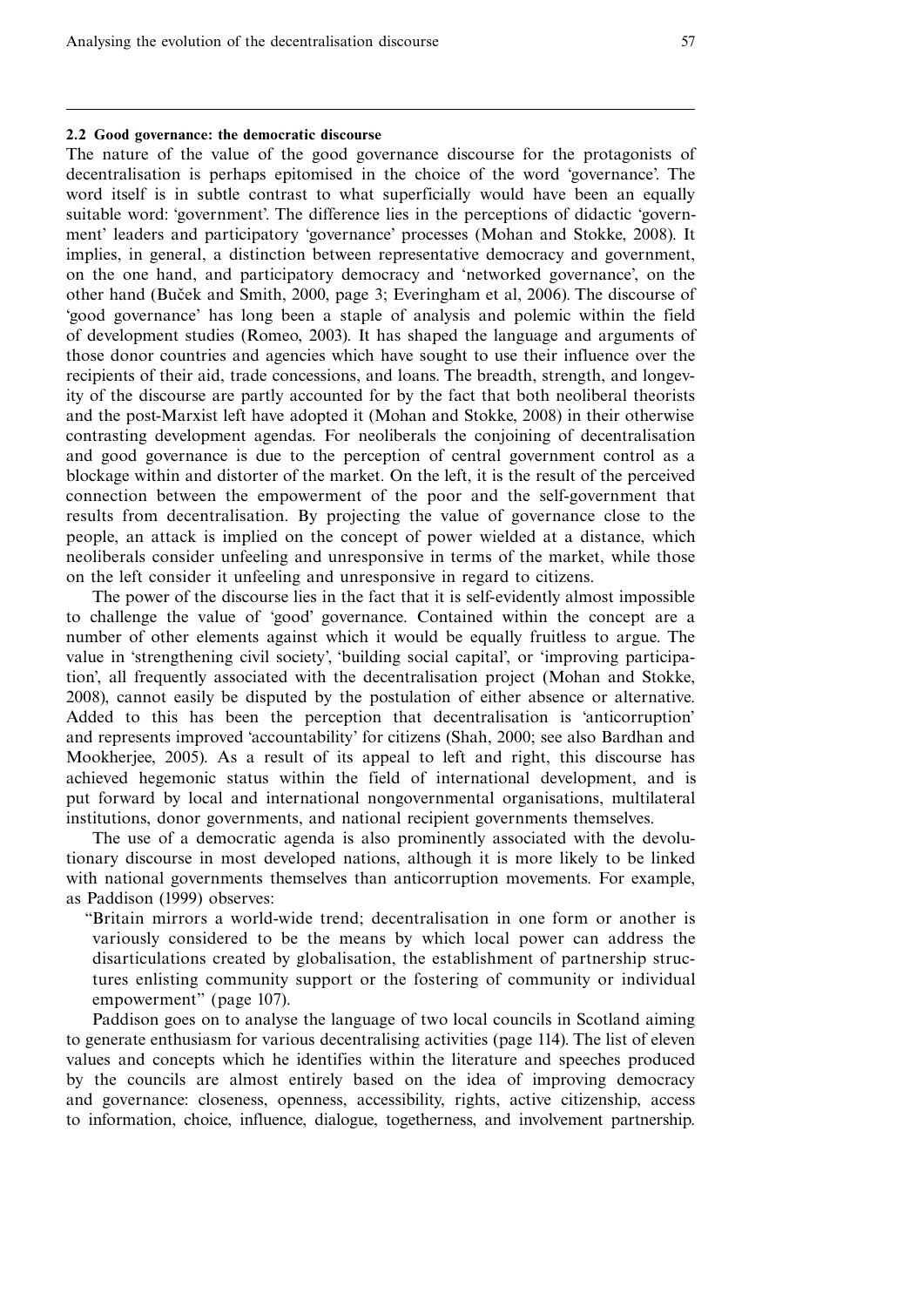Such nebulous but attractive ideals do indeed seem to mean that decentralisation "is being couched in terms with which few ... could disagree'' (page 118).

#### 2.3 Efficiency: the economic discourse

The economic discourse, as a complement for the discourses on identity and good governance, has emerged in recent years as a weapon of choice by devolutionists. Indeed, good governance is often defined as an economic as well as a democratic goal and the two are closely linked, although the exact nature of the linkage and the direction of causality "remains subject to conjecture" (Pike and Tomaney, 2004, page 2093). The language of efficiency is a relatively recent addition to the decentralisation argument, at least in terms of its ubiquity, but higher economic dynamism, adaptability to change, innovation are becoming the driving arguments of the `new regionalism' (Keating, 1997; 1998; MacLeod and Jones, 2001; Morgan, 2002). Decentralisation is thus increasingly becoming synonymous with allowing territories to adapt to changes in the economic environment and fulfilling their full economic potential (MacLeod and Goodwin, 1999). Although related to other discourses, there are clear distinctions. For example, whereas both the democratic and identity discourses present decentralisation as an end in itself, in the economic discourse decentralisation is simply the means to an end, a technical solution to the problem of economic organisation. Second,

``instead of a rejection of economic globalisation, the tendency recently has been to accept the new economic environment in order to firmly establish the role of the locality within it" (Rodríguez-Pose and Gill, 2005, page 407).

The language used to present these arguments is heavily dependent on the concepts of flexibility, competitiveness, and innovation, and, in so doing, tends to present central governments as inefficient and unchanging. As a result, the economic discourse, and the decentralisation projects it supports, are often associated with the neoliberal economic project (Johnson, 2003, page 5). Indeed, as Walker (2002) warns, the advocates of the democratic or identity discourses may need to be careful, as

``the market is a dream mechanism for proponents of diversity. Left to its own devices it spreads income and wealth differentially. Advocates of the new localism should beware of becoming a fifth column for economic [neo] liberalism'' (page 6).

The reasons behind the emergence and acceptance of the economic discourse are twofold. In the first place, globalisation and the diffusion of territorial competition means that regions can no longer rely on the nation-state to provide an answer to their needs and must engage in competition in order to find their place in a more integrated world. Hence, there has been a shift towards a more relaxed attitude regarding discourses that emphasise institutionally led competition (Agnew, 2001). Second, the fact that numerous authors have identified regions, city regions, and localities as the most suitable spaces to achieve economic dynamism in a globalised world—via the creation of networks, clusters, and the genesis and assimilation of innovation (Jones, 2001; Scott and Storper, 2003). Through this economic discourse, proponents of decentralisation are capable of establishing a nexus between the local and the global, leading to a radical shift in orientation in the traditional inward-looking and identity preservation discourse of early proponents of decentralisation. As Rodríguez-Pose and Gill (2005) underline

``Put simply, twenty years ago, devolution was seen as a way to avoid homogenization and economic change—with all the socio-cultural disruption this implied—and today it is seen as a method to achieve it" (pages  $407 - 408$ ).

The importance of economic discourses as a justification for decentralisation is increasing, and this has inevitably contributed to reinforce the salience of decentralised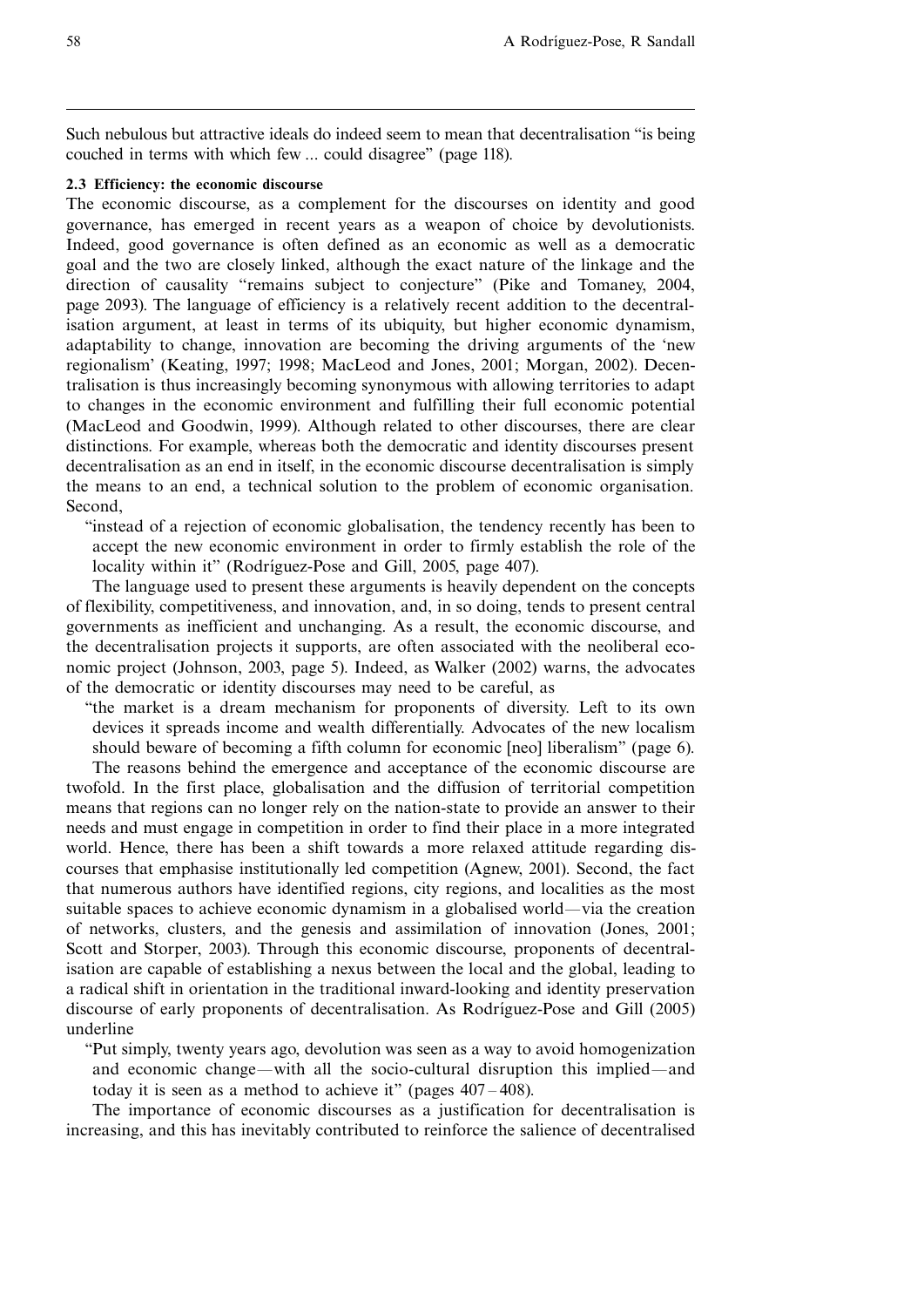economic governance and to an increasing homogenisation of subnational movements and institutions (Wollmann, 2000). Producing the governance systems that will help regions and other subnational entities realise the potential benefits highlighted by the economic discourse on globalisation has become of paramount importance. But the importance of these governance systems goes beyond the economic realm, as they ultimately become embedded in functional networks that empower local societies and individuals to have a greater say in the running of their own affairs, thus, in turn, reinforcing the very process of decentralisation by other means (Rodríguez-Pose and Gill, 2005; Storper, 1997).

## 3 From theory to empirical evidence: the shift in the decentralisation discourse across the world

In the previous pages we have presented the identity, good governance, and economic discourses of decentralisation on an even playing field. However, the weight and significance of these three types of discourses have varied across time and space. While the good governance discourse has remained a constant feature, most analysts have identified a recent change in the balance between the identity and the economic discourse. Indeed, the perceived shift of the decentralisation discourse across the world over the lifetime of *Government and Policy* from one where identity seemed to be the main driver to one where economic issues prevail is at the heart of the New Regionalist theory (eg Keating, 1998). However, in reality the transition from an identity to an economic discourse has neither been smooth nor as universal as could be expected in a globalised world. It has also been influenced by which actors—whether national governments, international organisations, or subnational movements—have had the upper hand in driving the decentralisation process (Rodríguez-Pose and Gill, 2003). In this section we present a quick overview of decentralisation discourses by bottom-up and top-down actors across the world, paying particular attention to the cases of China, India, Spain, the UK, the US, and international organisations, in order to identify where shifts have taken place.

#### 3.1 Decentralisation discourses by bottom-up actors

Traditionally, identity has been at the heart of the demands for self-rule by bottom-up actors. The preservation of culture, language, and historical traditions has always figured prominently in nationalist and regionalist movements' discourses. In many areas across the world this is still the norm, especially in territories where grievances against perceived oppressors are the main driver of separatist or regionalist movements. Identity politics is particularly sensitive and has been associated with independence movements in places like China, where the central government has sought to stifle separatist movements by ethnic minorities. A joint declaration from Tibetan, Inner Mongolian, and Uyghur separatist movements in 1999 in response to the fiftieth anniversary celebrations of the Communist Party, demonstrates a straightforward vehement protest against human rights abuses and the suppression of their cultures, language, and history:

"Let us resolve here today that ... in the near future, the memory of the Chinese government's oppression will be overshadowed by these groups' enjoyment of freedom, human rights, and democracy'' (IMPP, 1999).

Similarly, in the case of India, identity discourses are at the base of independence pressures in Kashmir, Khalistan, and northeastern areas such as Nagaland. The hugely complex pressures for secession in these areas, running throughout the period of India's independence, are clearly founded on ethnic, linguistic, and religious grounds (Baruha, 1999; Bhaumik, 2004; Kumar, 2005). For the larger groups, such as the Nagas, the conflict is representative of demands for independence from the Indian state,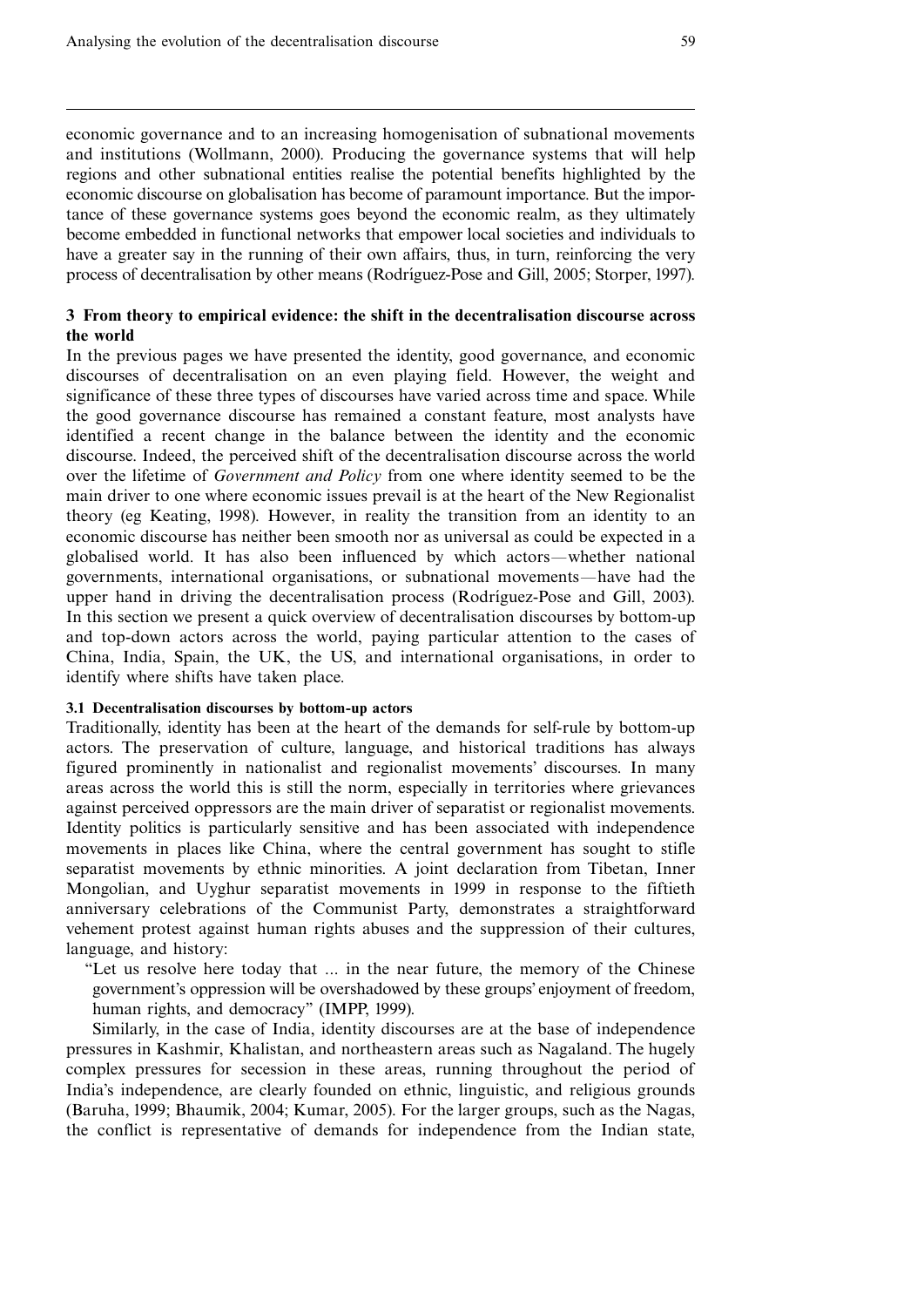while for other, smaller groups, there is also violent agitation for other forms of autonomy (Bhaumik, 2004). Internal divisions exist even within broad ethnic groups—the Nagas are divided into at least three separate tribal groups, occasionally united against a the common Indian enemy, but just as often fighting for local supremacy amongst themselves (Bhaumik, 2004, page 223). As a result, the separatist discourses are based strongly, if not almost exclusively, on identity. A statement by a Naga leader is typical:

``The question whether Nagaland's sovereignty is negotiable or not doesn't arise. The destiny of Nagas should be left to Nagas themselves. Sovereignty of Nagaland belongs to the people of Nagaland'' (Muivah, 2003).

Neither in the case of the movements in the People's Republic of China nor of those in India do economic arguments play a role in the secessionist discourse, while good governance is subordinate to identity as the main driver of the discourse.

However, the shift from a more identity-based to an economic discourse is increasingly evident in other parts of the world. That is the case of the Basque nationalist movement in Spain. At its origins in the late 19th and early 20th century, the Basque nationalist discourse did not differ from the identity discourse presented above. Indeed, the discourse employed by Sabino Arana, the founder and spiritual leader of the movement, rarely strays from identity. In one of his writings he indicates that

``we, the Basques, must avoid mortal contagion, maintain firm our faith in our ancestors and the serious religiosity that distinguishes us, and purify our customs, before so healthy and exemplary, now so infected and at the point of corruption by the influence of those who have come from outside'' (Arana, 1902 [1980, page 2198]).

Arana thus attempts to portray the necessity of conservative resistance to the perceived modernity and socialism of the Spanish state (Ben-Ami, 1991; Sullivan, 1988). In the case of the Basques, the use of the identity discourse appears to have been in spite of the social and economic origins of their complaints. It has been argued that the relatively sudden interest in Basque identity in the late 19th century was a reaction to an industrialisation process that was probably the most rapid within the contemporary European experience (Ben-Ami, 1991, page 494).

In the last two decades, however, the tone of the Basque nationalist discourse has radically changed. After a brief period in which Basque demands for greater autonomy were based on better governance and the belief of a complementarity between internal devolution and European integration (Hebbert, 1987), an examination of the focus of the contemporary Basque government shows how their representatives have now embraced an economic discourse in order to justify their claims for more autonomy and even self-determination. While a more moderate identity discourse is still clearly of major importance to Basque parliamentary parties, the economic discourse is now seen as a more modern and appropriate way to appeal for changes in their institutions and relationship with the central government. A recent example is a major policy document from the Basque government, entitled Economic Reasons for a New Institutional Framework (Eusko Jaurlaritza, 2004). It argues that economic growth has been limited by the restrictive form of autonomy granted by the Spanish 1978 Constitution, positing that the central government strategy has `tied down' the Basque Country, rendering it unable to adapt to modern economic challenges (Eusko Jaurlaritza, 2004, page 120). It also draws on highly technical arguments based on the suitability of local decision making for a range of policy areas, such as transport (pages  $122 - 123$ ) and education (pages  $120 - 121$ ).

Even in cases where identity may be at the roots of nationalist movements, little trace of identity remains in their demands. This is, for example the nature of the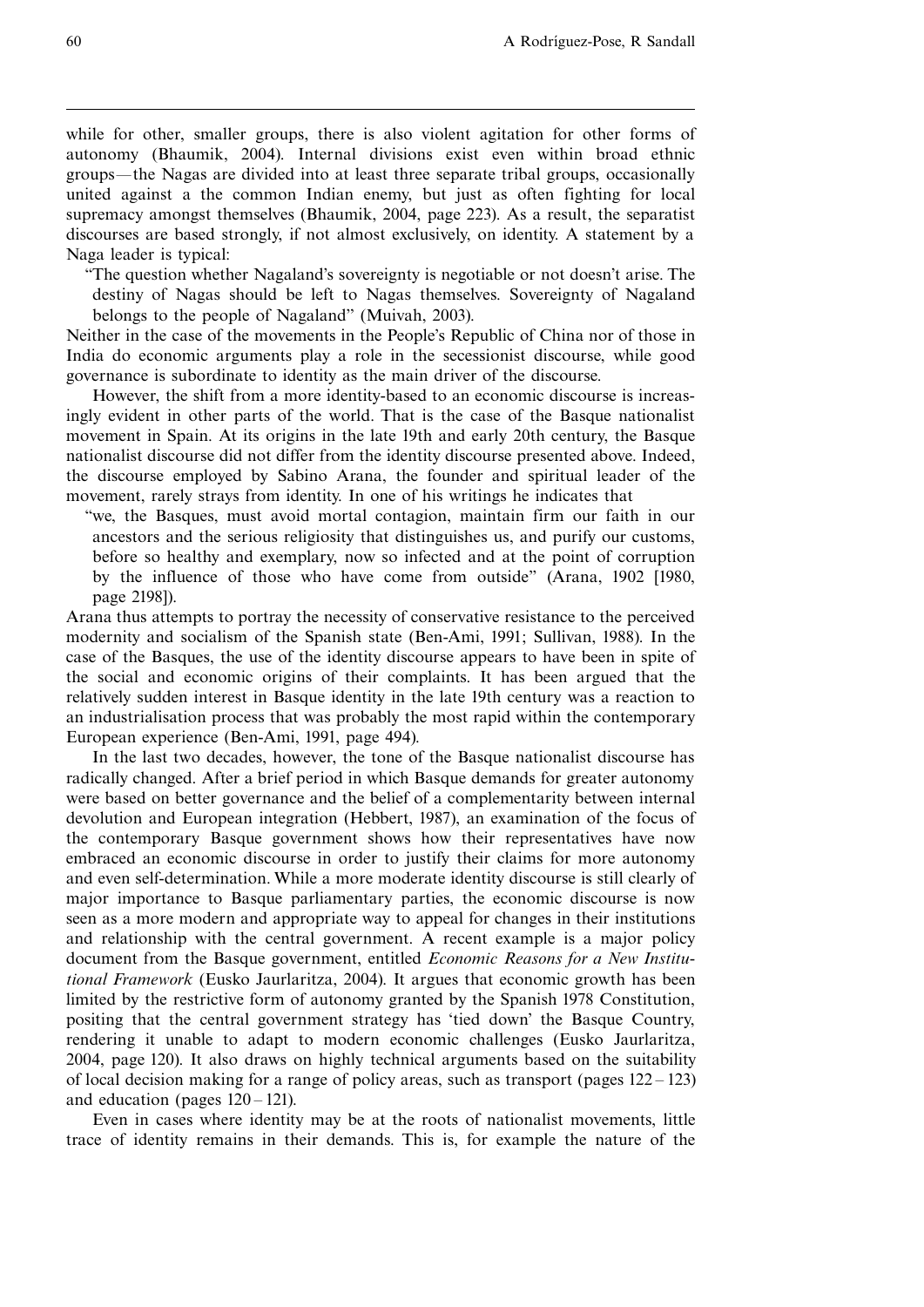regionalist and devolutionary discourse in the UK. Despite the occurrence of identity issues in regional demands in certain parts of the UK, such as Shetland, Orkney, the Western Isles, Cornwall and, to a lesser extent, the North and Wales (Bennett, 1985), identity has rarely featured in the Scottish drive towards devolution. Whereas the origins of Scottish identity are well documented, demands for self-rule have almost exclusively been based, from the 1960s, on economic issues. The rise of Scottish nationalism in the late 1960s and early 1970s is often attributed to the sense of grievance associated with the perceived misappropriation of oil from `Scottish' North Sea waters, whose profits were pumped south to the national government in Westminster (Maclean, 1976; Pilkington, 2002). The 1974 election campaign of the Scottish National Party was partly based on its simple slogan, 'It's Scotland's oil'. In this case it can be seen how economic phenomena can shape or strengthen an identity, and may partly explain why Scottish identity, at least in terms measured by parliamentary seats, seemed to strengthen so much more in this period than that of the Welsh, where language still played a pivotal role in shaping the nationalist discourse (Williams, 1985).

It may thus be plausible to distinguish between hard-line separatists in India, China, or early-20th-century Spain—who see little point or prospect in compromise—and the arguably more 'mature' disputes in Scotland, Catalonia, or the 21st-century Basque Country. While the former see their dispute entirely in terms of identity, the latter are more likely to use the economic discourse to achieve not just more moderate aims, but also to demand self-determination. One advantage of the economic discourse in this respect is the fact that it is something of a face saver for centralist or secessionist politicians, who can justify concessions to separatists on the less contentious grounds of economic efficiency rather than on the more politically volatile grounds of identity.

#### 3.2 Decentralisation discourses by top-down actors

In contrast to what we have seen in bottom-up discourses, in the cases of top-down actors being in the driving seat of decentralisation, identity discourses hardly feature at all. Good governance has always been the main justification to decentralise, although, as we will see, even good governance is starting to give way to economic justifications.

One such case is the United Kingdom, where the `peak' of decentralising pressure in the 1990s can be compared with and contrasted to a similar peak in the 1970s. In the 1970s, the arguments put forward by supporters of decentralisation within the governing Labour Party focused largely on the democratic discourse. Two white papers on the issue in 1974 and 1975 depend most strongly for their argumentation on the issue of improving democratic governance. The 1974 paper concludes "the main objective [is] to make a reality of the principle of democratic accountability'' (HMSO, 1974, page 10), while the 1975 paper focuses on the advantages of "powers and functions that could be exercised at a level closer to the people'' (HMSO, 1975, page 1). In contrast, acceptance of the identities of the Scots and the Welsh appears to be relatively grudging and tends to be referred to as mere `difference'. Interestingly, the economic perspective is used to limit, rather than to promote, decentralisation, on Keynesian distribution and efficiency grounds:

"Any major change ... has to be reconciled with the maintenance of a general uniformity of approach in the Kingdom as a whole to the allocation of resources, to taxation arrangements and to the overall management of the economy'' (HMSO, 1974, pages  $6 - 7$ ),

while decentralisation of trade, industry, and employment powers would not be "without prejudice to the essential economic unity of the United Kingdom" (pages  $6 - 7$ ). The traditionally Keynesian role of the state in regional policy is even more clearly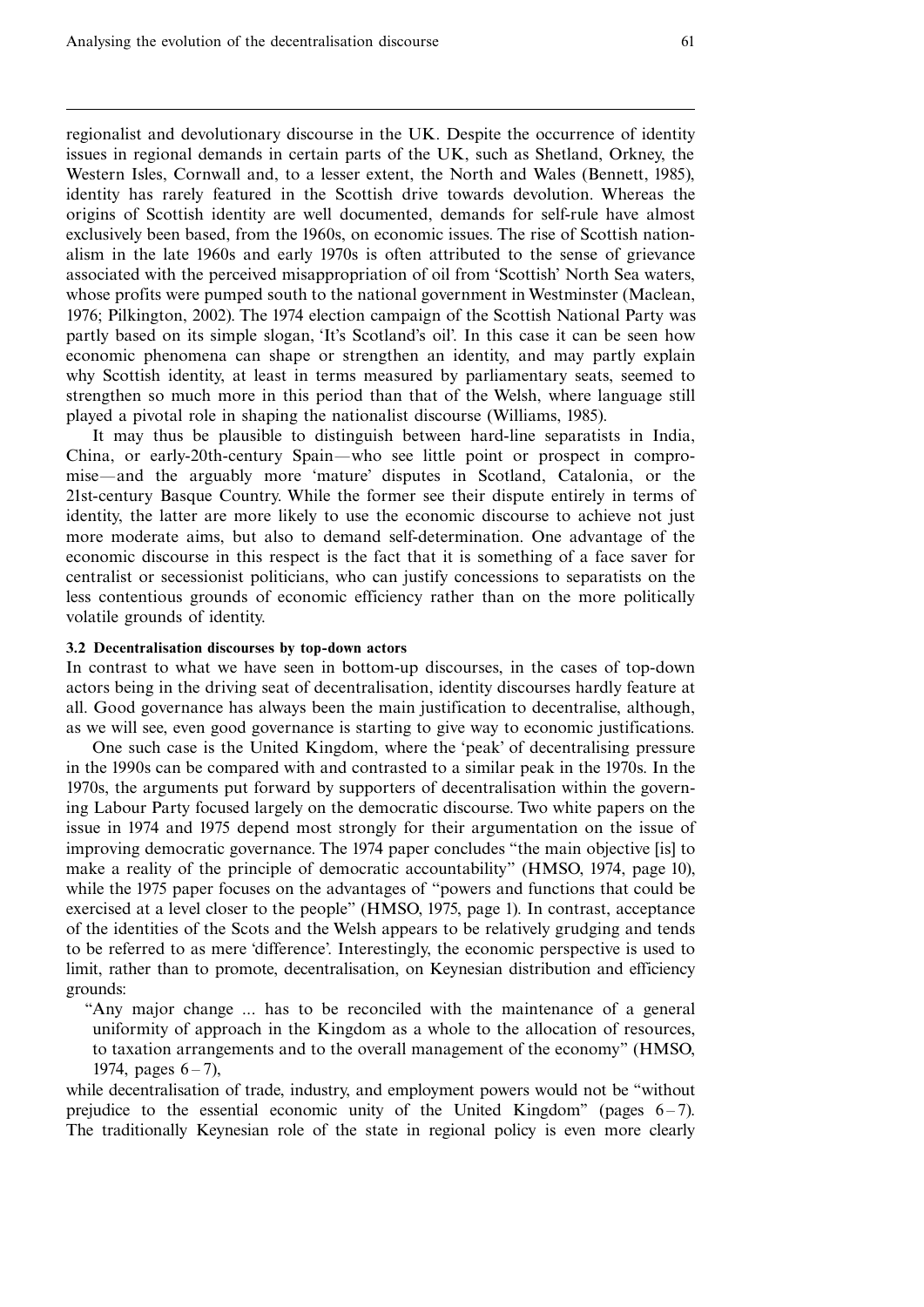emphasised elsewhere: "resources are distributed not according to where they come from but according to where they are needed'' (HMSO, 1975, page 7).

Throughout the UK decentralisation process of the 1990s the economic discourse started becoming more and more relevant, but the democratic discourse remained dominant. Naturally, national and cultural identities also played a role in the devolutionary pressures in Scotland and Wales, but some have expressed surprise at the relatively minor role they had. In his analysis of the 1997 Scottish referendum, for example, Bradbury (2003) notes that:

``whilst politicians did appeal to national identity, they placed a greater emphasis on how effective interests would be served by decentralisation through improvements in the economy, public services and representation in Europe. Analysis of voters suggests that this made the difference in turning affective feelings of Scottish national identity into a yes vote'' (page 562).

A similar account is given of the Welsh decentralisation process in which the relevant Labour Party white paper "made virtually no mention of Welsh identity at all'' (page 562). However, the limits of the economic and democratic discourses in the UK were made clear by the failure to convince the North East of England to accept its own elected assembly in 2004 (Morgan, 2002; Tomaney, 2002; Tomaney and Ward, 2000). With little strong `identity' to appeal to, the democratic and economic discourses became more important:

``England's regions [were] being presented as part of a package capable of learning and innovating, in the hope of establishing a competitive advantage for economic growth in the global arena'' (Jones, 2001, page 1187).

In "A voice for London", a policy paper published by the Labour Party in 1996, detailing plans for an elected mayor and London-wide government, their arguments gave economics an even more prominent role than democracy. The proposed authority would address technical rather than political problems as there was "no London wide body to pull things together'' (Labour Party, 1996, page 1). An appropriate spatial scale of economic governance was seen as vital to London's interests—bigger than inefficient small boroughs who could not make London-wide policies or exploit economies of scale, but smaller than the national government represented by various Londonfocused quangos. The document also suggests (page 7) that a representative council with one member from each borough would be time wasting, inefficient, and would lack the motive to push through what was good for London as a whole. The overall message is clearly that London was a single economic unit and required appropriately scaled polices and governance.

Similarly, in the US case, successive presidents since Nixon and Reagan have tended to push forward decentralisation from above based on a mixture of good governance and economic efficiency discourse, neglecting identity completely. Rather than formal devolution to particular territories and new institutions as in the UK, decentralisation in the US is normally couched in terms of `big government' against `New Federalism', measured in practice by attitudes and policies regarding the size and the scope of the federal budget.

The periods of `top-down' decentralising rhetoric associated with Nixon, Reagan, and the Clinton years provide the clearest framework for understanding how the discourse has changed over the last few decades. Nixon used the democratic discourse to contrast elected officials with unelected civil servants, in his attempts to decentralise power away from federal mandarins to locally elected politicians, and to put "power in the hands of people the voter knows, and not in the hands of a blind bureaucracy'' (Nixon, quoted by Rung, 1999, page 427 from his speech drafts). Reagan was able to match Nixon for rhetoric, but, unlike him, was also actually able to implement some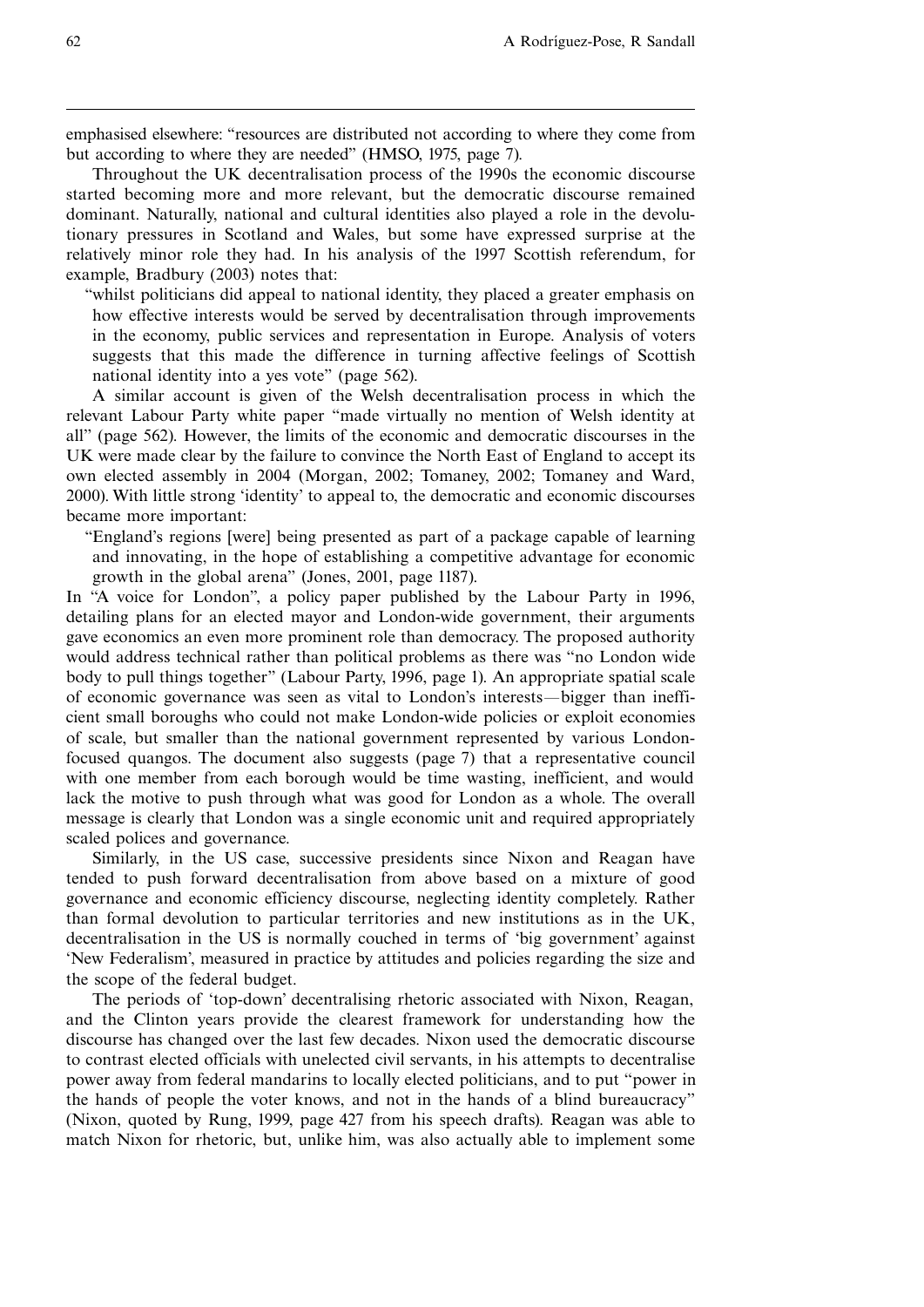real change by cutting domestic federal spending in real terms. Reagan's rhetoric reflected Nixon's discourse of the inefficiency of federal spending. In his first inaugural address he argued "It is time to check and reverse the growth of government which shows signs of having grown beyond the consent of the governed'' (Reagan, 1981).

After a lull in the decentralisation process associated with the presidency of George Bush Senior, decentralisation trends in the Clinton years were marked by the so-called `Gore Report', otherwise known as From Red-tape to Results: Creating a Government that Works Better and Costs Less (Gore, 1993). The document and the discourse it utilises are significant for two main reasons. First, it represents the joining together of both main US political parties in their attitudes towards decentralisation. Second, it saw a significant development of the economic discourse; as well as using the traditional concepts of fiscal control and efficiency, the document also sees the introduction of the technical spatial economic-governance rhetoric, similar to that concurrently developed in the UK. The report borrowed heavily from the terminology now associated with decentralisation in describing the need

``to shift from top-down bureaucracy to entrepreneurial government that empowers citizens and communities to change our country from the bottom up'' (Gore, 1993) and in claiming that

``Effective, entrepreneurial governments transform their cultures by decentralizing authority. They empower those who work on the front lines... they hold organizations accountable for producing results'' (Gore, 1993).

Overall, the US case contains clear differences to the UK case, especially in terms of the strong presence in the US of the moralistic `antidependency' message, and its focus on the failures of central government, rather than the potential for local government. A further difference is that there is even less of significance in the US top-down discourse with regard to identity; this is hardly surprising given the fact that the United States has no region of equivalence to Scotland or Wales. There are also more obvious similarities. First, the democratic discourse has been consistent throughout the period analysed in both countries. Second, the Democrats' intervention in the debate appears to mirror that of the Labour Party: by the early 1990s the traditionally more left-wing parties, having apparently reduced their dependence on centralised Keynesian distributional philosophy, started to accept the more technical economic discourse, referring to spatially relevant theories of economic governance. In both cases this presaged actual decentralisation, in contrast to previous, failed, attempts.

The minimal role of identity in top-down decentralisation discourses is even more striking in countries, such as India or China, characterised by strong internal heterogeneity and the presence of numerous ethnic and religious minorities. In India, as with the UK, there are two periods of `peak' devolutionary discourse, the first of which, in the 1950s, was accompanied by little action despite the rhetoric, while the second, in the 1990s, provides evidence of a more genuine decentralisation of power. In the first period, the decentralisation discourse was articulated around the Gandhian concept of `swaraj'. It is the principle of self-governance and self-reliance, relevant as a protest against the British Empire, as a call for village independence, and, ultimately, as a personal moral philosophy (Dalton, 1969; Gandhi, 1997). The ubiquity of this concept, and the respect in India for it at the time of independence, was reflected in the government commission of the Report for the Study of Community Projects and National Extension (Mehta, 1957), also known as the `Mehta Commission'. The main aim expressed by this document is invariably `development', but the report repeatedly claims this is not possible or `genuine' without local democracy. Democratic decentralisation is seen as a practical necessity for economic growth: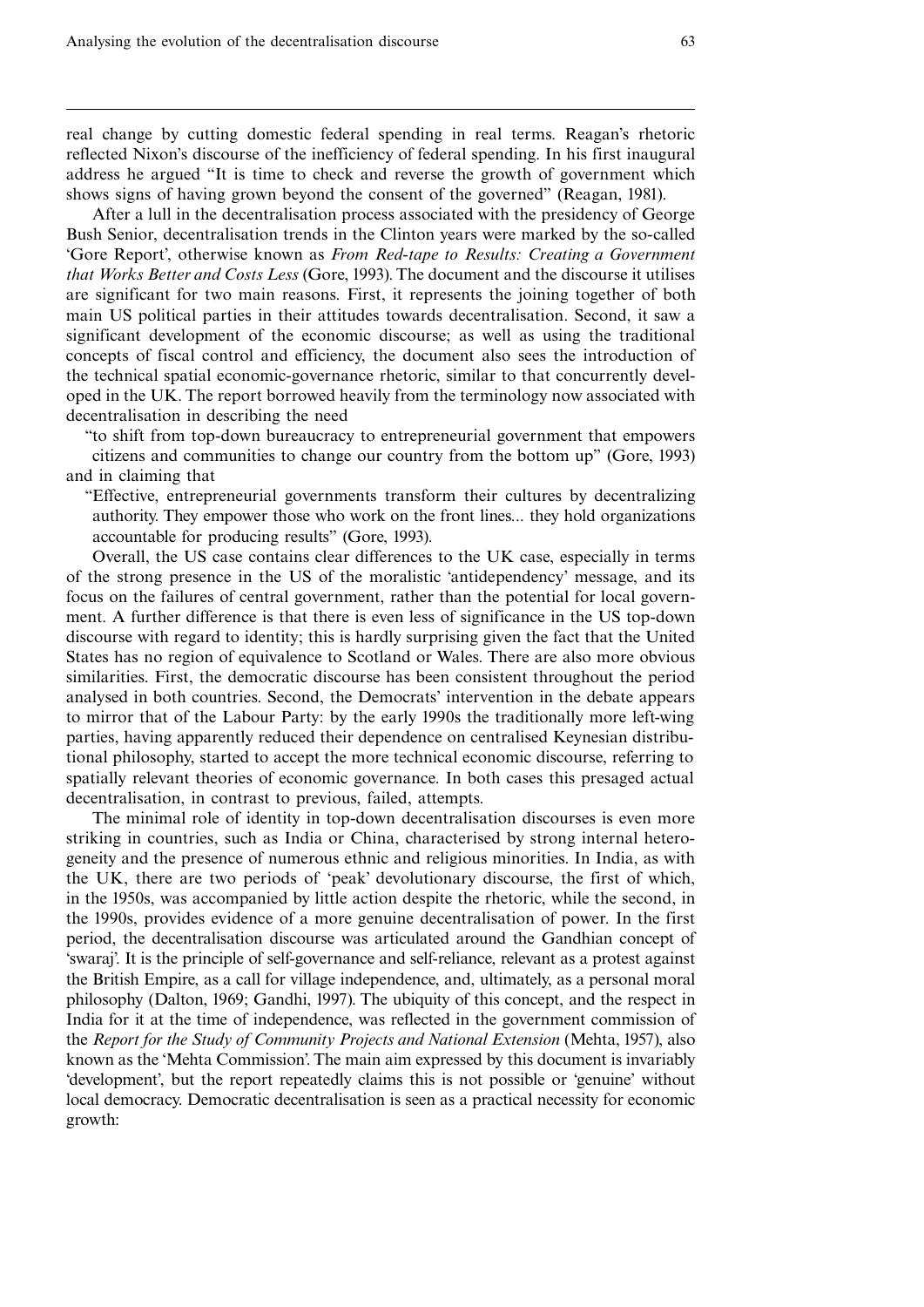``The backward community has to develop on so many different lines and its felt needs are so numerous and so fast growing that with the limitations of the available resources, it has to prescribe for itself certain priorities'' (Mehta, 1957, page 3).

Interestingly, the report uses language and ideas that are normally associated with only the most modern of treatises on sustainable development. In contrast to local people, outside appointees to village councils would not, for example, provide

``durable strength nor the leadership necessary to provide the motive force for continuing the improvement of economic and social conditions ... [without adequate democratic institutions] we will never be able to evoke local interest and excite local initiative in the field of development" (page 5).

Unfortunately for the proponents of decentralisation, the government did not act on these recommendations, paying only lip service to the principle in their economic planning documents, while subtly changing the emphasis to project local authorities as mere agents of the centre (Government of India, 1952, page 18; 1956, page 141).

The 1990s mark a radical change in the decentralisation process in India. The fundamental change with respect to the 1950s is in the positioning of the central government in the planning hierarchy. It is now argued that

"the Central sector bears the *residual* responsibility from meeting the plan objectives to the extent that these could not be realised through the State plans or through private sector initiatives'' (Government of India, 1999, page 176).

The economic efficiency of local government—known as *panchayati*—decision making is seen to be related to genuine autonomy, rather than merely an attempt to extend state targets. Even decentralisation to the states, previously based on cutting transfers while blaming states for profligacy, starts to take on a more positive note:

``An important conceptual and ethical basis of the Ninth Plan is the concept of cooperative federalism, whereby considerable freedom is to be granted to the States in determining their plan outlays in order to suit their specific needs and aspirations'' (Government of India, 1999, page 175).

As with the United States and the UK, devolutionary pressures, which had existed for decades, only began to have real influence on policy in the 1990s, during a time when the discourse had begun to evolve towards a more explicitly economic theme. As in the US, within the economic discourse, a further change can be noted as traditional arguments regarding fiscal control are joined by a more positive understanding of the economic opportunities that decentralisation might offer. Meanwhile, a strong emotional and ideological appeal is still provided throughout the period by the everlasting presence of the Gandhian concept of swaraj.

In China, at first glance none of the three main arguments in favour of decentralisation that we have identified seems to have obvious attractions to the Communist Party. Capitalist economics and democracy have, for obvious reasons, been treated with great care by the Chinese regime. Identity politics has been a particularly sensitive topic, because, as mentioned earlier, it has been associated with independence movements that the Communist Party has attempted to crush. But, despite this lack of attraction, all three types of discourses have been used at varying times and with varying significance to promote the idea of decentralisation. This is reflected in the decentralisation discourse adopted by the central authorities since the beginning of the 1990s. In this period the Communist Party has not been afraid to use decentralisation as a way to introduce democracy and economic prosperity, without the need of a thorough reform of the regime. Decentralisation has been first associated with participatory democracy, while the lack of representative democracy at national level was justified as a mere efficiency measure (Deng, 1989). Indeed, decentralisation itself represents the Communist Party's most convincing option of presenting themselves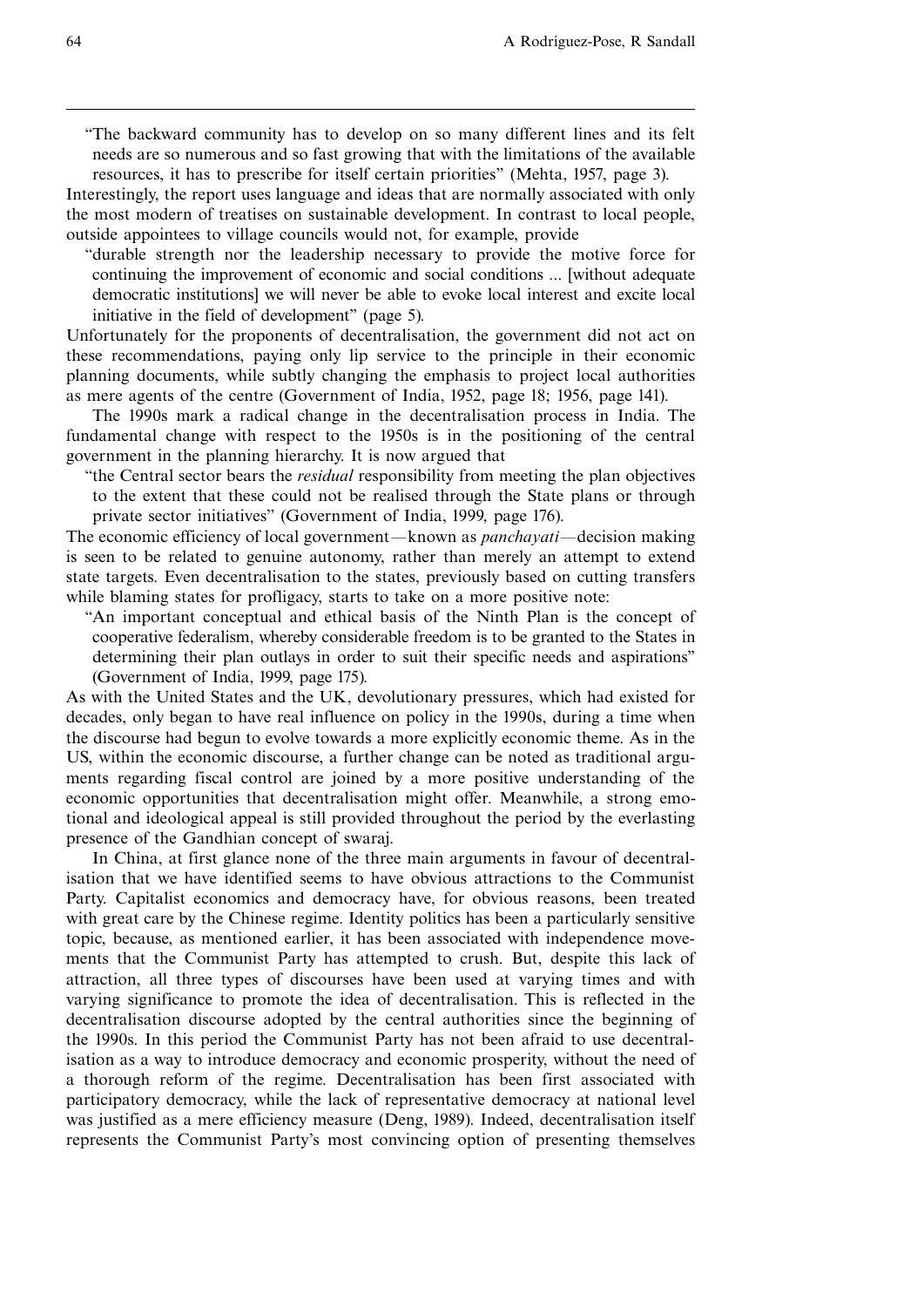as democrats, becoming most significant at times when democracy was perceived to be under particular threat. Even more surprising is the Chinese central government's claim to accept the role of regional autonomy in areas populated by groups other than ethnic Han Chinese, an attitude of greater generosity towards identity politics than that of central governments in either India or the UK. The respect given to the identity and democratic discourses, however, does not preclude the unwavering insistence on centralised political authority. Last but not least, the economic discourse has appeared to become increasingly important, a process also concurrent with the changes to actual policy. There is in Deng XiaoPing's final speeches a strong suggestion that the advantages of decentralisation lie in the economic potential to be unlocked through local knowledge. In this, the Chinese case shares a key feature with our other cases and the unusual Chinese political context does not seem to have resulted in a particularly unusual discourse on decentralisation.

#### 3.3 Decentralisation in international organisations

International institutions such as the World Bank, the United Nations, the International Labour Organisation, and the EU have tended to mainly reflect economic arguments in their treaties and stated principles regarding decentralisation. In spite of some early forays into governance issues—the EU initially stimulated regions across Europe to play a more active role through a mixture of underformalised `good governance' practices and the carrot of the Structural Funds (Tömmel, 1997)—it has been the economic realm which has guided the involvement of international organisations at subnational level. For example, the ILO's Convention 169 on Indigenous and Tribal Peoples emphasises the importance of `self-management' as the key to economic and social progress (ILO, 1989). Similarly, the work of both the EU and the UN's working group on indigenous rights has demonstrated their acceptance of the argument that economic development is most likely through self-determination (EU, 1998, Article 5; UN, 1994). The World Bank, as might be expected, focuses strongly on the economic dividends of decentralisation, both directly and through the linkage with good governance (World Bank, 2007). Its representatives have argued that, while decentralisation may happen for any number of political reasons, it should also lead to

``better decisions about the use of public resources and increased willingness to pay for local services'' [World Bank, no date(a)].

The homepage of the Bank's `Decentralization and Subnational Thematic Group', for example, introduces the topic with reference only to the economic discourse [World Bank, no date(b)], although many other documents and publications present other arguments, in particular those relating to good governance. Their approach to decentralisation is often associated with the neoliberal economic project of cutting back the state in order to allow the market to allocate resources (Miraftab, 2004), a perspective which is especially important, given the Bank's key role in decentralisation initiatives around the world. The United Nations Development Programme's support for decentralisation, meanwhile, also places emphasis on an economic perspective that is focused particularly on poverty reduction:

``Decentralising democratic governance to sub-national levels can accelerate and deepen improvements in access to basic services by the poor and in their capacities to make choices and contribute to decision-making processes directly affecting their lives'' (UNDP, 2004, page 3).

## 4 Further analysis and conclusions

Discourse is a tool of professional politicians, and so the messages accompanying proposals may only rarely reflect the real motivation of their promoters and are even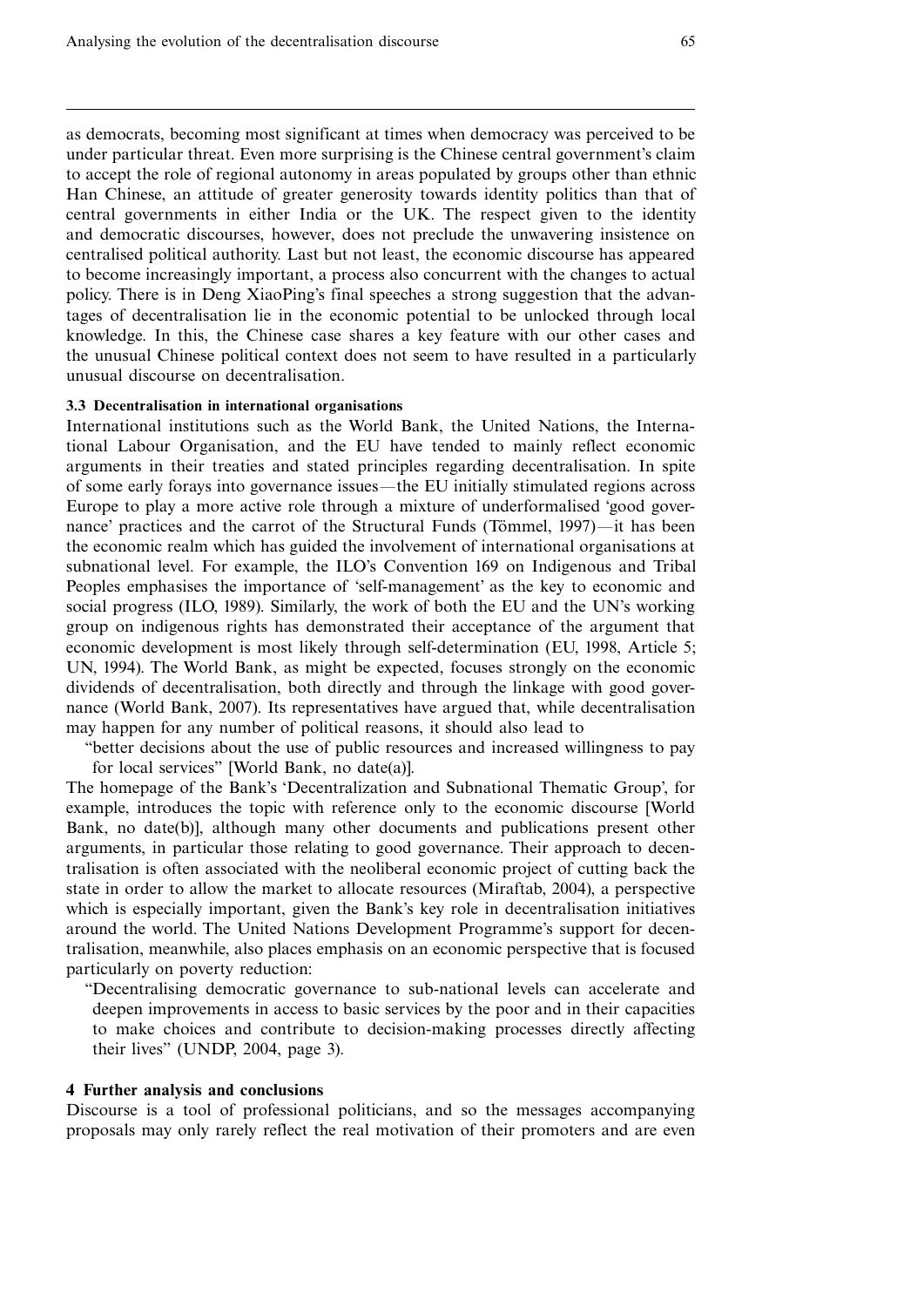less likely to describe the actual effects of any proposal's implementation. However, the changing discursive patterns and the established trend of decentralisation itself enable us to draw some important conclusions. The clearest trend from our brief analysis of case studies above is the increasing importance of the economic discourse. It gains even greater significance by virtue of the fact that it is generally when accompanied by an economic efficiency discourse that decentralisation pressures are successful. In the past, identity and democratic discourses have been insufficient by themselves to result in decentralisation, and are rarely sufficient to persuade central governments to cede power to regional ethnic groups. The identity discourse is further restricted by only being applicable in geographically limited regions that are culturally or ethnically distinct. By contrast, the language of efficiency and competitiveness has become the discourse of choice not only for the powerful, central, elites who enable decentralisation to take place, but also for a growing raft of groups who try to push greater transfers of authority and resources to regions and localities, bottom up. Furthermore, it is a discourse which can be applied to any geographical area.

However, this should not be taken to mean the identity discourse is no longer relevant. It has clearly played a role in determining the geography of the devolutionary settlement in cases such as that of Spain. Hooghe and Marks (2001, page xii) note that the only EU countries that have not decentralised since 1950, are those that are culturally homogenous. Neither is its influence necessarily going to continue to fade. Agnew (2001) observes that some have argued that a further strengthening of regional identities is likely, given the weakening protection offered by national governments to regions from globalisation. Further bottom-up regional identity formation is encouraged by the European Union, where the successes of regions associated with the `Europe of the Regions' programme provokes a `me too' attitude amongst other regions (Morgan, 2002). As Agnew (2001) observes, the establishment or strengthening of regional identities, or resentments bred by such things as 'Scotland's oil', do not necessarily need to have an identity base, and can be the result of an economic catalyst. In general, one can hypothesise, perhaps, that territorial identities are now themselves ``influenced by perceptions of economic prospects'' (Hooghe and Marks, 2001, page 63). Keating (2001, page 228), in noting the fact that Catalans consider themselves much more `European' than Galicians, also suggests something similar by defending that it is the more fruitful economic partnership that the Catalans have enjoyed with Europe that is the basis of their stronger European identity. Such arguments are a good illustration of how our separately defined economic efficiency and identity can overlap, and can even converge.

The good governance discourse, while more or less significant in different case studies, seems to have had an almost ubiquitous presence in the process of decentralisation. Dominated either by the economic efficiency argument, or by the national identity arguments, democracy is rarely the leading message except in cases where preoccupation about the need to establish or sustain democracy are to the fore—Spain or Brazil, for example, after the end of dictatorships or Mexico under the PRI would make plausible additions to this argument. In other cases it is ubiquitous precisely because it is almost impossible to argue against it. Regardless of the actual motives of the proponents of decentralisation, the democratic discourse is a safe and effective tool against those who would protest against it.

In short, all three discourses have enjoyed influence and relevance over the decentralising period of the last thirty years, and it is their confluence, especially in the 1990s, which helps to demonstrate and explain the convergence of social-democrat, neoliberal, and minority sentiment around the topic of devolution. This begs the question of why these discourses have gained in strength at this point in history.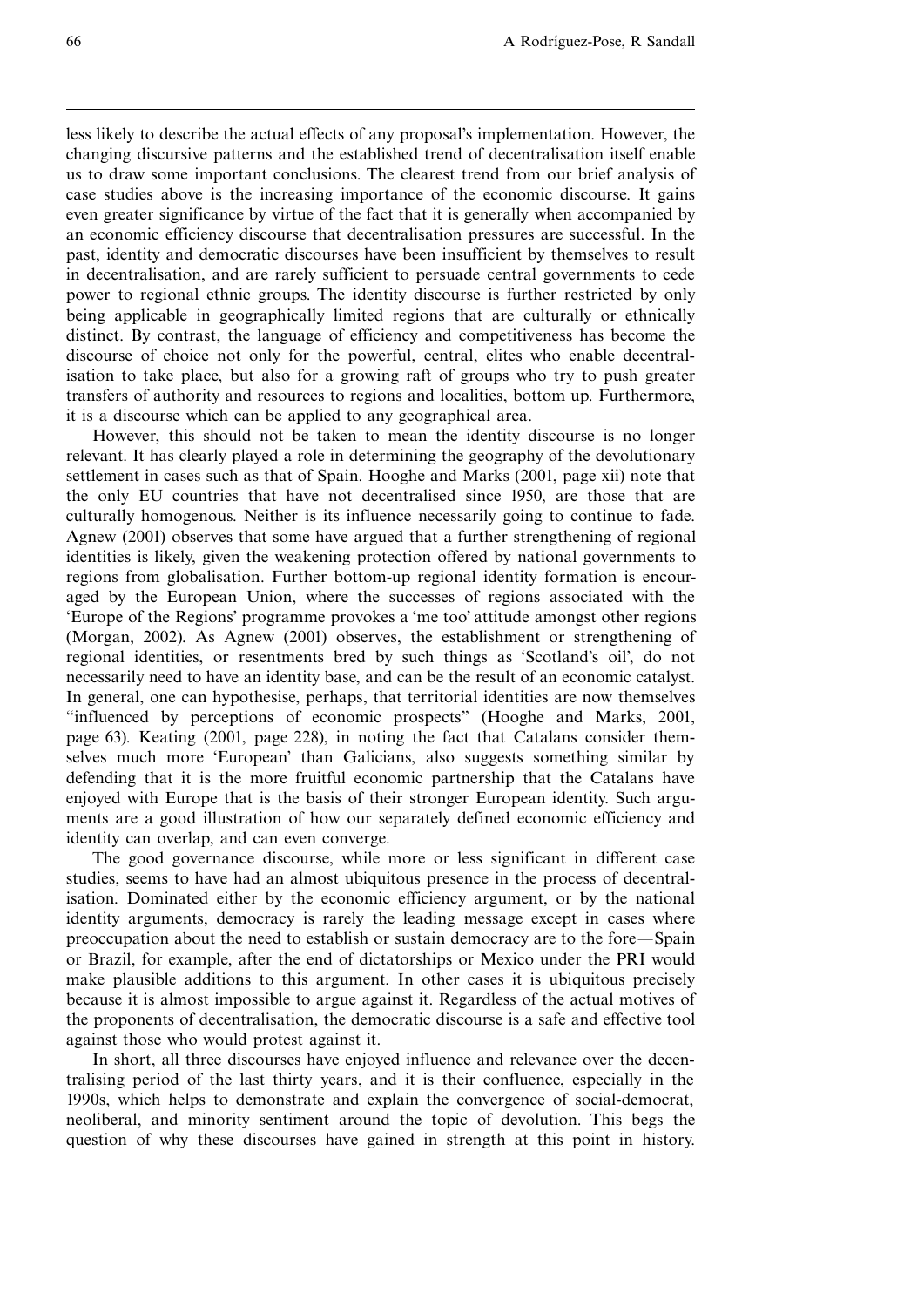It can be argued that three fundamental historical changes have taken place over the last half century which have allowed regional discourse of whatever type to flourish: peace, territorial rescaling, and the neoliberal revolution. As mentioned above, war tends to be one of the most powerful creators and enforcers of exclusive national territorial identity and discourse. It seems likely that the relative absence of major wars, certainly in the developed world of the last fifty years, has helped to provide room for alternative discourses to be expressed. While war and defence both subsume internal minorities and focus on limited economic priorities, peace removes these constraints. Both India and China, for example, lost their initial devolutionary tendencies present during the establishment of their modern regimes, partly due to the increasing priorities of fermenting nationalism and driving industrialisation to deal with wars and external threats. Only when peace became more stable in the 1980s could decentralisation be countenanced. The end of the Cold War was also concurrent with the great acceleration in decentralisation, not just in the ex-Soviet republics, but also throughout the developed and developing worlds.

Second, the process of rescaling and reterritorialisation of economic spaces associated with globalisation and the new regionalism (Brenner, 2004; Hooghe and Marks, 2001) has provided a further catalyst for testing people's national identities. As Hooghe and Marks (2001) have it, we now live in a multiscalar world, with corresponding multiscalar identities, which has allowed identities to switch, change, or grow with a much greater degree of freedom. Such developments can be tracked by surveys such as the British Survey of Social Attitudes, for example, which shows a declining sense of Britishness and an increasing sense of English, Scottish, and Welsh identities between 1996 and 2006 (The Guardian 2007). Hooghe and Marks (2001) also see a similar increase in Catalan and Basque sense of identities between 1979 and 1991, although their most striking finding in a survey of European identity was that the sense of multiple identities, pertaining to `Europeanness', nationality, and regions, within individuals had all increased (page 59). Interestingly, they find that identity is not a zero-sum game; those expressing greater degrees of affinity with Europe, for example, also expressed a greater affinity with their region (page 55). In this context then, the discourse of decentralisation is much more likely to be well received.

Third, it is also important to consider the evolution of the discourse of economic governance in general, in particular the shift from postwar Keynesianism to the neoliberal tradition in the late 1970s and 1980s, which has dominated global economic policy through leaders such as Thatcher and Reagan or through the multilateral development agencies. This change has represented a shift in the ultimate goal of economic governance from spatial equality to competitiveness (Brenner, 2004; Morgan, 2006; Rodríguez-Pose and Gill, 2004). The modern discourse of decentralisation reflects that change; the economic and democratic dividends of decentralisation are not sold, at least in developed nations, in terms of their ability to support either poor regions or the poor within a region. Instead, the advent of decentralisation has coincided with the advent of territorial competition (Cheshire and Gordon, 1996) and the global city concept (Sassen, 2001) which overlap with respect to their 'winner-takesall' discourse. The language of the Keynesian state, of coordination and planning, is, by contrast, in retreat while top-down state-driven development has been discredited (Brenner, 2004). In shaking the conviction of both left-wing central planners and rightwing nationalists, neoliberalism has thus helped to reduce the two greatest discursive barriers to decentralisation.

Territorial identity has always been constructed rather than pregiven (Brenner, 2004; Johnston, 1991), and such constructions are a response to processes of reterritorialisation of economies that characterise the waxing and waning of empires, the rise of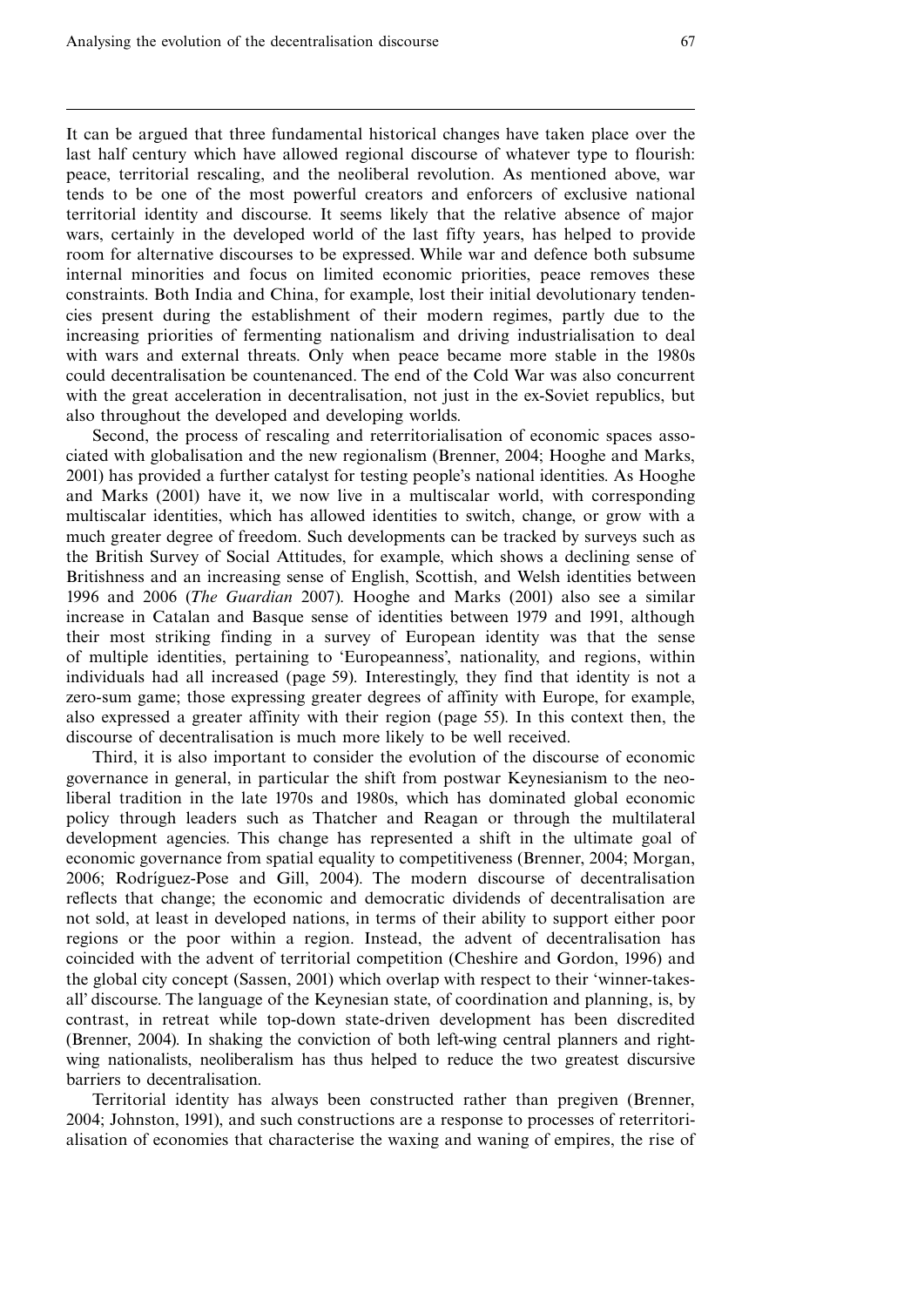the nation-state, and the more recent changes to movement of capital and labour at local and global levels. The discourse of decentralisation has often come after the fact of these adjustments and allows people to readjust to new economic scalar realities. Indeed, it can be argued that decentralisation itself is something of an accident and its discourse an excuse:

``multi-level governance, like state building, is largely a by product ... of political processes that, in most cases, do not have multi level governance as their objective'' (Hooghe and Marks, 2001, page 75).

The motives of fiscal control, management of opposition, promotion of democracy, and the attractions of grants are all likely to have played greater roles in the process than the concept of decentralisation as an ideal polity. However, as mentioned earlier, power, once ceded and institutionalised, is not easy to reclaim. Neither is identity easy to reclaim once lost, as illustrated by the recent flurry of soul searching about the English identity (Bragg, 2006; Paxman, 1999) and the attempts of the then British Chancellor, Gordon Brown, to encourage a broader acceptance of Britishness (The Guardian 2007). The dominance of the discourse, supported by the language of participation, responsiveness, and competitiveness, will make such attempts at reversal all the more difficult. The competing rhetoric, based on Keynesian equality and planning on the left or on national unity on the right, may only return to prominence in the wake of severe economic crisis or military threats.

In individual countries, the precise identification of a particular discourse is difficult, due, perhaps, to the lack of much public comment, as in China, or to the use of all three major discourses depending on the audience and perceived reactions, as might be argued has been the case in the UK. In some countries, such as Spain or Mexico, the confusion extends to the ambiguity of the legal and constitutional documents themselves (Agranoff, 2004). Such phenomena would appear to support Hooghe and Marks's comments concerning the "primacy of policy making over institutional choices'' (2001, page 39), which is to say that decentralisation occurs not as a result of a grand constitutional discussion of the ideal polity, but as a series of gradual bureaucratic adjustments in response to exogenous factors, such as globalisation. As a result, except where decentralisation is a strong and urgent reaction to a perceived problem, the discourse accompanying devolutionary developments is deliberately vague, couched in imprecise yet positive terms designed to ease the passage of laws which may not otherwise enjoy particular public support.

Overall, the story of decentralisation and its discourse fits well into the narratives of postwar economic development. Since the 1970s, top-down and state-driven development has been discredited, having failed to generate its two main goals: growth and equity (Agrawal and Ostrom, 1999; Rodríguez-Pose, 1996; Rodríguez-Pose and Bwire,  $2004$ ). In its place now stand the markets and the community—the former dealing with growth and the latter dealing with the pressures on equality resulting from the dismantling of centralised welfare states (Agrawal and Ostrom, 1999; Bennett, 1990; 1994). They represent the two sides of the coin of recent decentralisation processes: decentralisation to governments and decentralisation to market and 'quasi-market' solutions (Bennett, 1994). Both are often intertwined and reflect the similar dichotomy identified here between the economic and the democratic discourse. Their value in tandem explains much about the ways in which they have been used. The economic discourse urges governments to undertake the liberalisations and efficiencies associated with decentralisation. The role of the participatory and democratic discourse can be used to justify the otherwise unpleasant removal of safety nets, and to motivate local communities to be `empowered' to mitigate the effects (Bennett, 1990). In effect, in terms of leftist politics, the democratic discourse and the community have replaced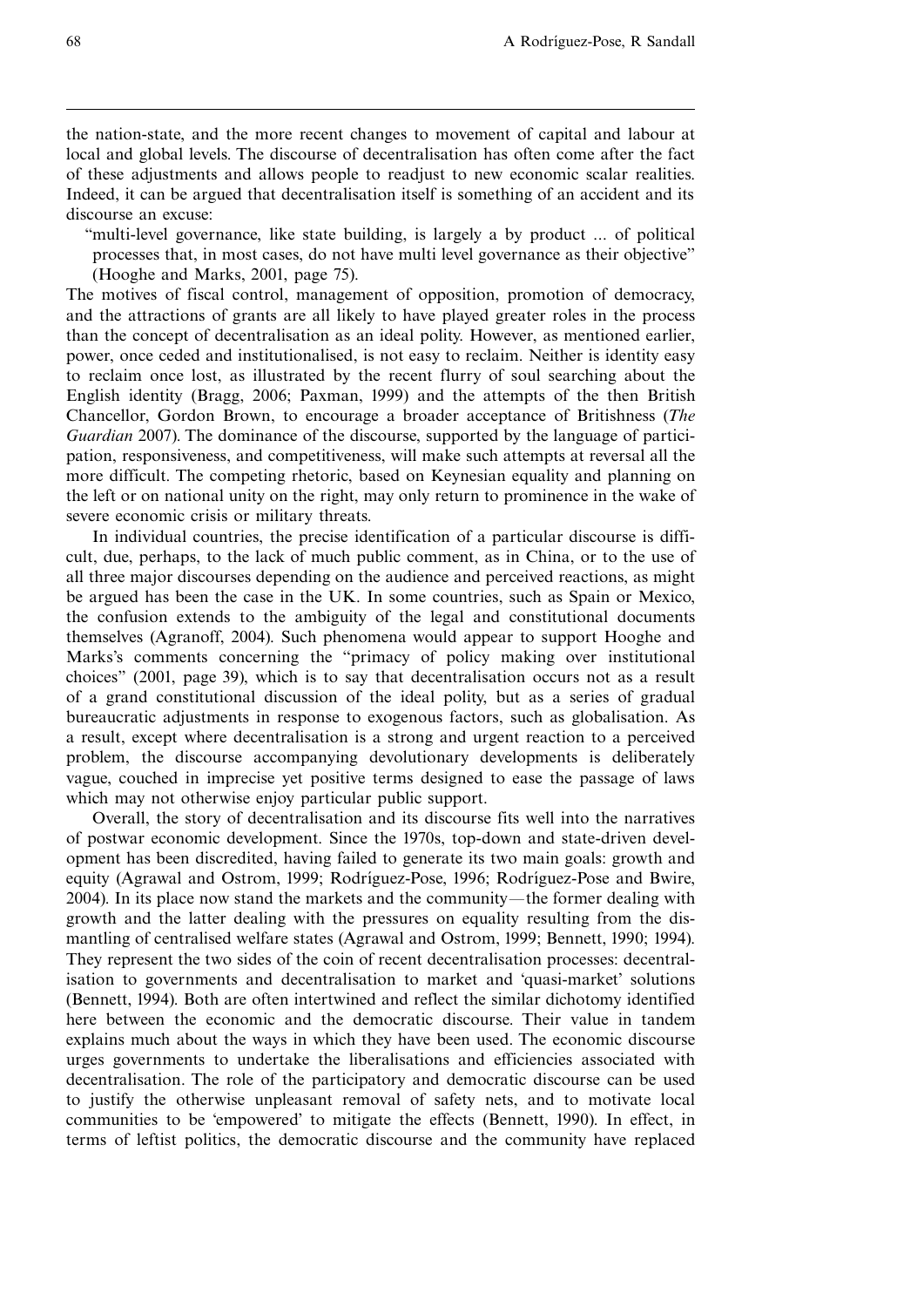the discourse of equality and the redistributive state. On the right, the interests of capital are now perceived to be better represented by spatial flexibility rather than by a strong nation-state.

What then, can be learned regarding the future prognosis of the devolutionary project from this analysis of discourse? On the one hand, it seems clear that the current economic and political trends associated with globalisation have not yet played themselves out, and continued decentralisation pressure will result. The reluctance of central government to release the reins of power often results in decentralisation in name only, or has involved the delegation of only responsibility for providing services rather than power of raising taxes. This means there remains a gap between the liberal economic discourse and political reality, which is likely to come under continued pressure to narrow. On the other hand, there are many warnings concerning the unthinking push for economic growth through decentralisation. Morgan (2002) refers to the economic dividend as "an often unreflected assumption" (page 797), while MacLeod and Jones (2001) regret devolutionists'

``crude economism exhibiting little imaginative understanding of local structure of feeling, place-based identities and `cultures of hybridity''' (page 670).

The careless or arbitrary redrawing of administrative boundaries and responsibilities may yet be laying the foundations for future identity-based struggles, in much the same way as the nation-building project had done before it. However, if the social-democratic discourse of community, cooperation, and commitment to place (Gough, 2004) balances the neoliberal commitment to market and flexibility, decentralisation may continue to proceed on a smoother path.

In conclusion, this paper has reinforced the warnings of Agnew (2001) not to overstate the importance of identity-based antistate movements around the world in respect to the decentralisation trend. In the first place, such movements, while in no way declining over the past thirty years, have not enjoyed particular success. Even in the cases of devolving regions that appear to have clear ethnic or cultural identities, such as Scotland, Wales, the Basque Country, or Catalonia, an economic discourse appears to have been the clinching factor in enabling decentralisation to proceed. Even while it can be claimed that regional identities are strengthening, it is also becoming possible to argue that this may be due more to perceptions of economic priorities than heightened awareness of cultural or ethnic differences. In general, the rise of the economic discourse has been overwhelming and is reaching hegemonic proportions, aided by the development of a governance discourse which helps to bring the natural opposition to neoliberal economics in line with this particular policy choice. As a result, as the economic discourse of decentralisation has emerged as a central justification for the decentralisation of power, it has become more important to understand its logic, as well as its potential flaws.

Acknowledgements. The authors are grateful to Robert J Bennett for comments on an earlier draft of the paper and to the Royal Society ^ Wolfson Research Merit Award for the financial support during the period of this research.

#### References

Agnew J, 2001, "Regions in revolt" *Progress in Human Geography*  $25(1)$  103 – 110

- Agranoff R, 2004, "Autonomy, decentralisation and intergovernmental relations" Regional and Federal Studies 14 26 - 65
- Agrawal A, Ostrom E, 1999, "Collective action, property rights, and the decentralisation of forest and protected area management'', paper presented to the Workshop on Decentralisation of Natural Resource Management, Puerto Azul, Philippines, 21 - 25 June
- Arana S, 1902, "El Catolicismo en el Norte" La Patria (Bilbao), year 2, 20 July, page 39 (reproduced in Arana S, 1980 Obras Completas volume 3, 2nd edition, page 2198)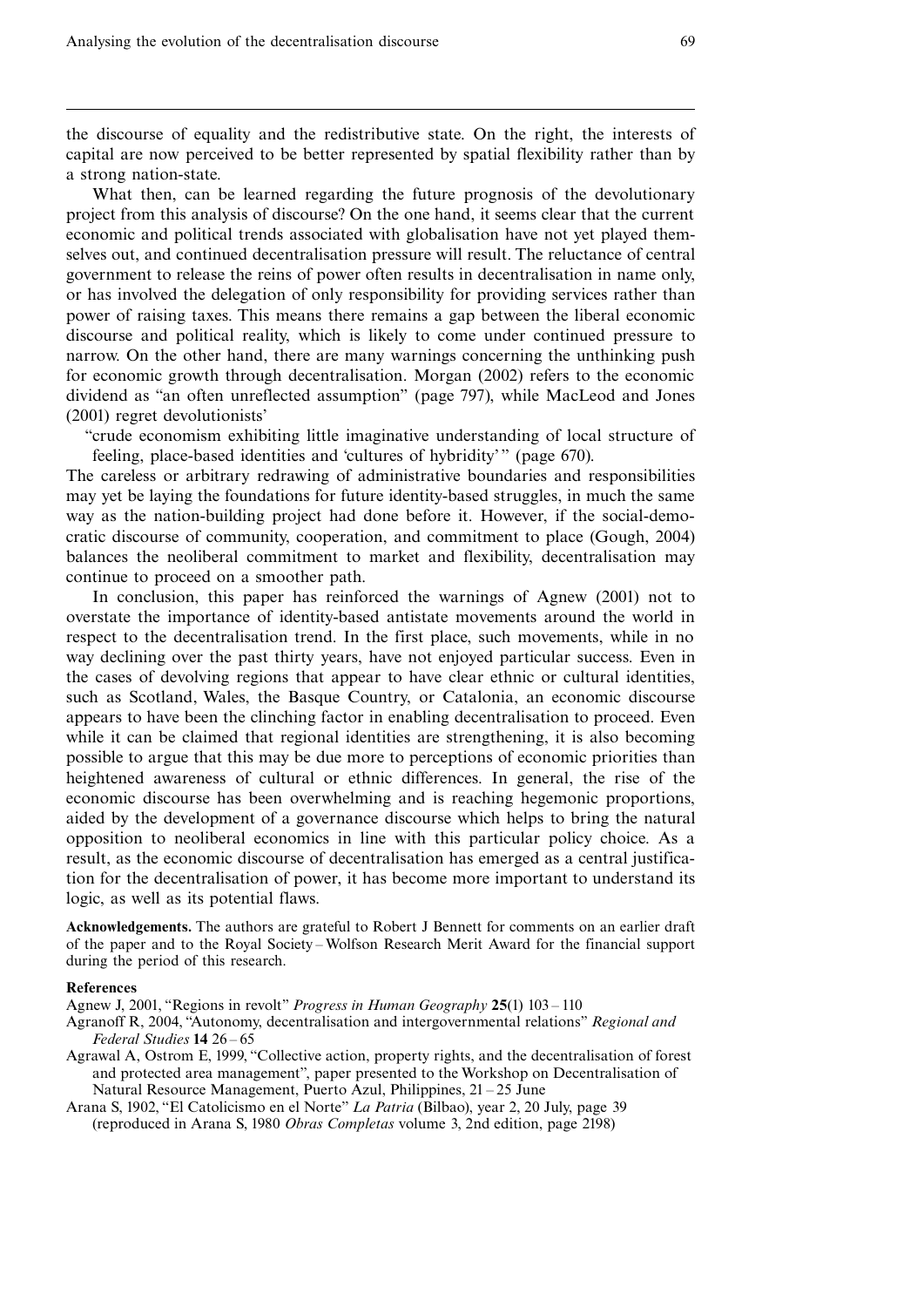- Bardhan P, Mookherjee D, 2005, "Decentralizing antipoverty program delivery in developing countries" Journal of Public Economics 89 675 - 704
- Baruha S, 1999 India Against Itself: Assam and the Politics of Nationality (University of Pennsylvania Press, Philadelphia, PA)
- Ben-Ami S, 1991, "Basque nationalism between archaism and modernity" Journal of Contemporary  $History 26 493 - 521$
- Bennett R J, 1985, "Regional movements in Britain: a review of aims and status" *Environment* and Planning C: Government and Policy  $375 - 96$
- Bennett R J (Ed.), 1990 Decentralisation, Local Governments and Markets: Towards a Post-welfare Agenda (Clarendon Press, Oxford)
- Bennett R J (Ed.), 1994 Local Government and Market Decentralisation: Experiences in Industrialised, Developing and Former Eastern Bloc Countries (United Nations University Press, Tokyo)
- Bennett R J, 2008, "Reflecting on editorial and publishing challenges: *Government and Policy*; the first 25 years" Environment and Planning C: Government and Policy  $26$  1 – 16
- Bhaumik S, 2004, "Ethnicity, ideology and religion: separatist movements in India's North-East", in Religious Radicalism and Security in South Asia Eds S Limaye, R Wirshing, M Malik (Asia-Pacific Center for Security Studies, Honolulu, HI) pp 219 ^ 244
- Bishai L, 2004 Forgetting Ourselves: Secession and the (Im)possibility of Territorial Identity (Lexington Books, Lanham, MD)
- Bradbury J, 2003, "The political dynamics of sub-state regionalisation: a neo-functionalist perspective and the case of decentralisation in the UK'' British Journal of Politics and International Relations 5 543 - 575
- Bragg B, 2006 The Progressive Patriot: A Search for Belonging (Bantam Press, London)
- Brenner N, 2004 New State Spaces: Urban Governance and the Rescaling of Statehood (Oxford University Press, Oxford)
- Buček J, Smith B, 2000, "New approaches to local democracy: direct democracy, participation and the 'third sector''' Environment and Planning C: Government and Policy  $183 - 16$
- Castells M, 2003, The Information Age: Economy, Society and Culture. Volume 2: The Power of Identity (Blackwell, Oxford)
- Cheshire P C, Gordon I,1996,``Territorial competition and the predictability of collective (in)action'' International Journal of Urban and Regional Research  $20\,383 - 400$
- Dalton D, 1969, "Gandhi: ideology and authority" Modern Asian Studies 3 377 393
- Deng X, 1989, "The overriding need is for stability", speech published online by The People's Daily Online http://english.peopledaily.com.cn/dengxp/
- EU, 1998, ``Indigenous peoples within the framework of the development cooperation of the Community and the Member States'', council resolution of 30th November, European Union, http://ec.europa.en/external-relations/human-rights/ip/res98.pdf
- Eusko Jaurlaritza, 2004, "Razones económicas para un nuevo Marco Institucional", http://www.nuevoestatutodeeuskadi.net/docs/razones\_economicas\_c.pdf
- Everingham J-A, Cheshire L, Lawrence G, 2006, "Regional renaissance? New forms of governance in nonmetropolitan Australia" *Environment and Planning C: Government and Policy* 24(1)  $139 - 155$
- Gandhi M, 1997, "The quest for simplicity: my idea of Swaraj", in The Post-development Reader Eds M Rahmena, V Bawtree (Zed Books, London) pp 306 ^ 307
- Gore A, 1993, "From red tape to results: creating a government that works better and costs less". http://govinfo.library.unt.edu/npr/library/nprrpt/annrpt/redtpe93/2342.html
- Gough J, 2004, "Changing scale as changing class relations: variety and contradiction in the politics of scale" *Political Geography*  $23 \frac{185 - 211}{211}$
- Government of India, Planning Commission, New Delhi 1952 First Five Year Plan, Executive Summary 1956 Second Five Year Plan 1999: Ninth Five Year Plan, Executive Summary
- Hague C, Jenkins P, 2005, Place Identity, Participation and Planning (Routledge, London)
- Hebbert M, 1987, "Regionalism: a reform concept and its application to Spain" *Environment and* Planning C: Government and Policy  $5239 - 250$
- Hooghe L, Marks G, 2001 Multi-level Governance and European Integration (Rowman and Littlefield, Lanham, MD)
- HMSO, 1974, "Democracy and devolution: proposals for Scotland and Wales", Cmnd 5732 (HMSO, London)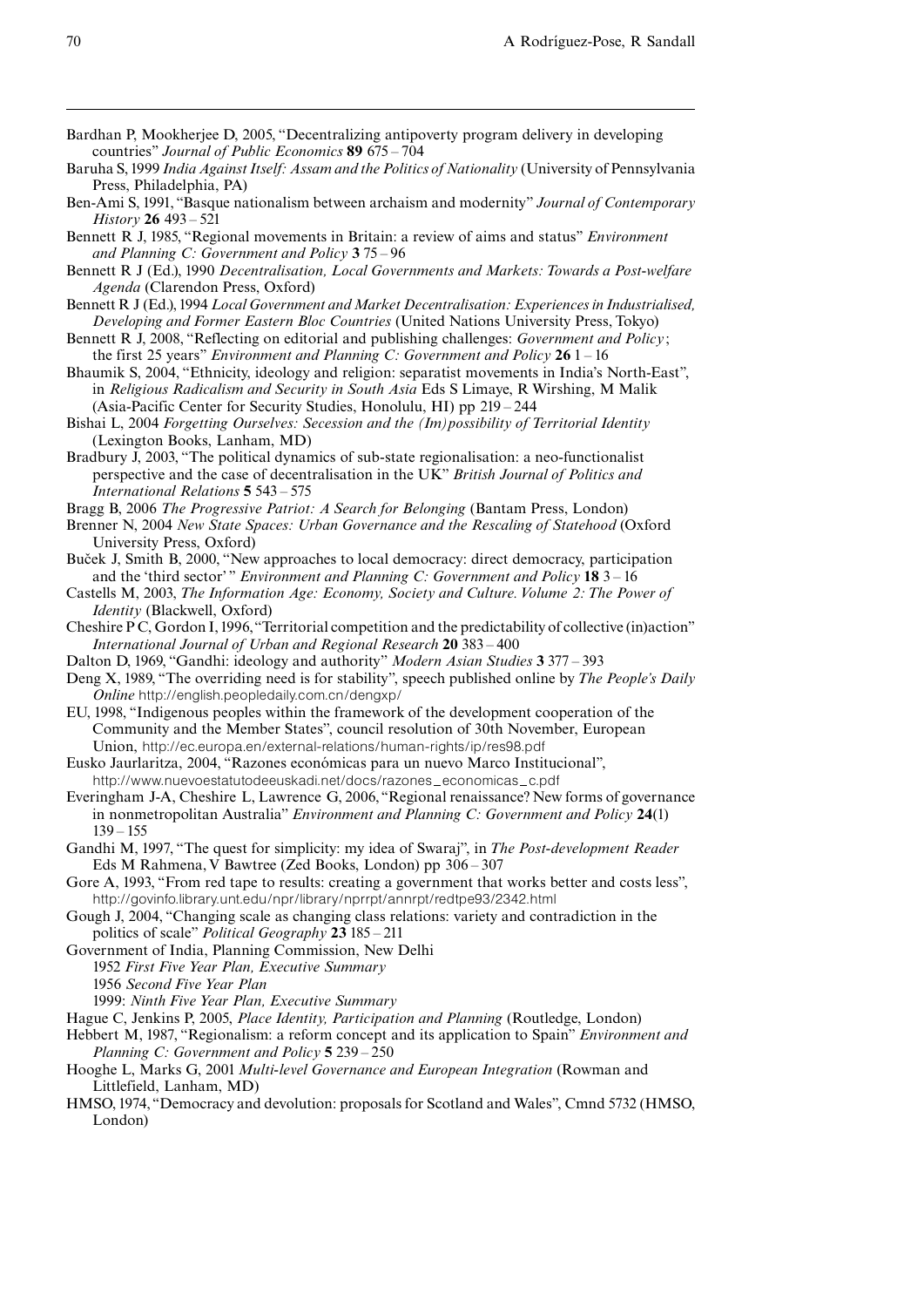HMSO, 1975, "Our changing democracy: devolution to Scotland and Wales", Cmnd 6348 (HMSO, London)

ILO, 1989, Convention (No. 169) on Indigenous and Tribal Peoples in Independent Countries, International Labour Organisation, Geneva, http://www.unhchr.ch/html/menu3/b/62.htm

IMPP, 1999, "50 years is long enough", Inner Mongolian People's Party, http://www.innermongolia.org/english/index.html

Johnson C, 2003, "Decentralisation in India: poverty, politics and Panchayati raj", WP 199, Overseas Development Institute, 111 Westminster Bridge Road, London SE1 7JD

Johnston R, 1991 A Question of Place (Blackwell, Oxford)

- Jones M, 2001, "The rise of the regional state in economic governance: 'partnerships for prosperity' or new scales of state power?" *Environment and Planning A* 33  $1185 - 1211$
- Keating M, 1997, "The invention of regions: political restructuring and territorial government in Western Europe" Environment and Planning C: Government and Policy 15 383 - 398
- Keating M, 1998 The New Regionalism in Western Europe: Territorial Restructuring and Political Change (Edward Elgar, Cheltenham, Glos)
- Keating M, 2001, "Rethinking the region" *European Urban and Regional Studies* 8 217 234
- Knight D B, 1982, "Identity and territory: geographical perspectives on nationalism and regionalism" Annals of the Association of American Geographers 72 514 - 531
- Kumar A, 2005, "Challenge of ethnicity to federalism: discourse on Kashmir", in Federal India: A Design for Good Governance Ed. A Majeed (Centre for Federal Studies, Hamdard University, New Delhi) pp  $47 - 75$
- Labour Party, 1996, "A voice for London", Labour Party, London
- McLean I, 1976, "Devolution" The Political Quarterly  $47$  221 227
- MacLeod G, Goodwin M, 1999, "Reconstructing an urban and regional political economy: on the state, politics, scale, and explanation" *Political Geography* 18 697 – 730
- MacLeod G, Jones M, 2001, "Renewing the geography of regions" Environment and Planning D: Space and Society 19 669 - 695
- Massey D, 1999 Power-geometrics and the Politics of Space Time (University of Heidelberg, Heidelberg)
- Mehta B, 1957 Report of the Team for the Study of Community Projects and National Extension Service (Government of India, New Delhi)
- Miraftab F, 2004, "Making neo-liberal governance: the disempowering work of empowerment" International Planning Studies 9 239 - 259
- Mohan G, Stokke K, 2008, "The politics of localization: from depoliticizing development to politicizing democracy", in The Handbook of Political Geography Eds K Cox, J Robinson, M Low (Sage, London) forthcoming
- Morgan K, 2002, "The English question: regional perspectives on a fractured nation" Regional Studies 36 797 - 810
- Morgan K, 2006, "Devolution and development: territorial justice and the North South divide" Publius: The Journal of Federalism  $36(1)$  189 - 206
- Muivah T, 2003, quoted in "Sovereignty and the National Issue" The Hindu 12 February 2003

Paddison R, 1999, "Decoding decentralisation: the marketing of urban local power?" Urban Studies 36(1) 107 - 119

Paxman J, 1999 The English: A Portrait of a People (Penguin, London)

- Pike A, Tomaney J, 2004, "Subnational governance and economic and social development" Environment and Planning  $A$  36 2091 - 2096
- Pilkington C, 2002 Decentralisation in Britain Today (Manchester University Press, Manchester)

Reagan R, 1981, First inaugural address as President, January 20th,Washington, DC, http://www.reaganlibrary.com/speeches/first.asp

- Rodríguez-Pose A, 1996, "Growth and institutional change: the influence of the Spanish regionalisation process on economic performance'' Environment and Planning C: Government and Policy  $1471 - 87$
- Rodríguez-Pose A, Bwire A, 2004, "The economic (in)efficiency of devolution" *Environment and* Planning  $A$  36 1907 – 1928
- Rodríguez-Pose A, Gill N, 2003, "The global trend towards devolution and its implications" Environment and Planning C: Government and Policy 21 333 - 351
- Rodríguez-Pose A, Gill N, 2004, "Is there a global link between regional disparities and devolution?" Environment and Planning  $\ddot{A}$  36 2097 – 2117
- Rodríguez-Pose A, Gill N, 2005, "On the 'economic dividend' of devolution" Regional Studies 39  $405 - 420$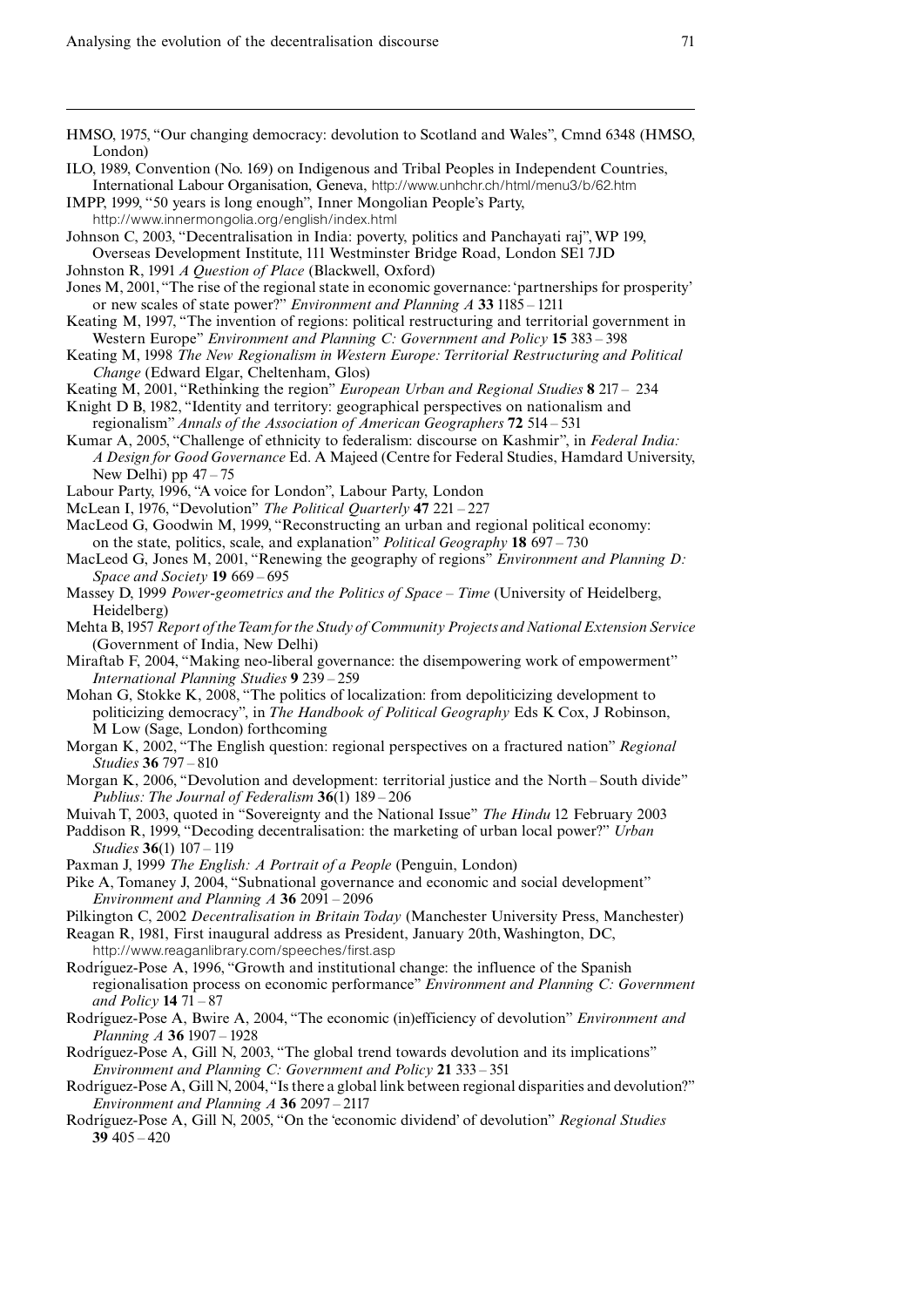Romeo L, 2003, "The role of external assistance in supporting decentralisation reform" *Public* Administration and Development 23 89 - 96

- Rung M, 1999, "Richard Nixon, state, and party: democracy and bureaucracy in the postwar era" Presidential Studies Quarterly  $29$  421  $-437$
- Sassen S, 2001 The Global City: New York, London, Tokyo (Princeton University Press, Princeton, NJ)

Scott A, Storper M, 2003, "Regions, globalization and development" Regional Studies 41(1) 191 - 205 Shah A, 2000, "Fostering responsive and accountable governance: lessons from decentralization

experience'', http://www1.worldbank.org/wbiep/decentralization/library3/shah.pdf

Storper M, 1997 The Regional World: Territorial Development in a Global Economy (Guilford Press, New York)

Sullivan J, 1988 ETA and Basque Nationalism: The Fight for Euskadi 1890 - 1986 (Routledge, London)

The Guardian 2007, "Multiculturalism and nation building go hand in hand", 23 May, http://politics.guardian.co.uk/comment/story/0,,2085917,00.html

- Toft M, 2003 The Geography of Ethnic Violence: Identity, Interests, and the Indivisibility of Territory (Princeton University Press, Princeton, NJ)
- Tomaney J, 2002, "The evolution of regionalism in England" Regional Studies 36 721 731
- Tomaney J, Ward N, 2000, "England and the 'new regionalism" Regional Studies 34 471 478
- Tömmel I, 1997, "The EU and the regions: towards a three-tier system or new modes of regulation?" Environment and Planning C: Government and Policy  $15$  413 - 436
- UN, 1994, Draft United Nations declaration on the rights of indigenous peoples, Office of the United Nations High Commissioner for Human Rights, Geneva
- UNDP, 2004, ``Decentralised governance for development: a combined practice note on decentralisation, local governance and urban/rural development'', United Nations Development Programme, http://www.undp.org/policy/docs/practicenotes/dgdpnintra.doc
- UNPO, 2007, Unrepresented Nations and Peoples Organization homepage, available at http://www.unpo.org/
- Walker D, 2002 In Praise of Centralism: A Critique of the New Localism (Catalyst, London)

Williams C H, 1985, "When nationalists challenge: when nationalists rule" *Environment and* Planning C: Government and Policy  $327 - 48$ 

Wollmann H, 2000, "Local government systems: from historic divergence towards convergence? Great Britain, France, and Germany as comparative cases in point'' Environment and Planning C: Government and Policy  $18$  33 - 55

World Bank, 2000 World Development Report, 1999/2000. Entering the 21st Century (World Bank, Washington, DC)

- World Bank, 2007, "Decentralisation and subnational regional economics 'Bank Operations'", http://web.worldbank.org/WBSITE/EXTERNAL/TOPICS/EXTPUBLICSECTORANDGOVERNANCE/EXTDSRE/ 0,contentMDK:20248510~menuPK:509205~pagePK:210058~piPK:210062~theSitePK:390243,00.html
- World Bank, no date(a), "Rationale for decentralization", The Online Sourcebook on Decentralization and Local Development, http://www.ciesin.org/decentralization/English/General/Rational.html

World Bank, no date(b), Decentralization and subnational thematic group home page, http://web.worldbank.org/WBSITE/EXTERNAL/TOPICS/EXTPUBLICSECTORANDGOVERNANCE/EXTDSRE/ 0,menuPK:390249~pagePK:149018~piPK:149093~theSitePK:390243,00.html